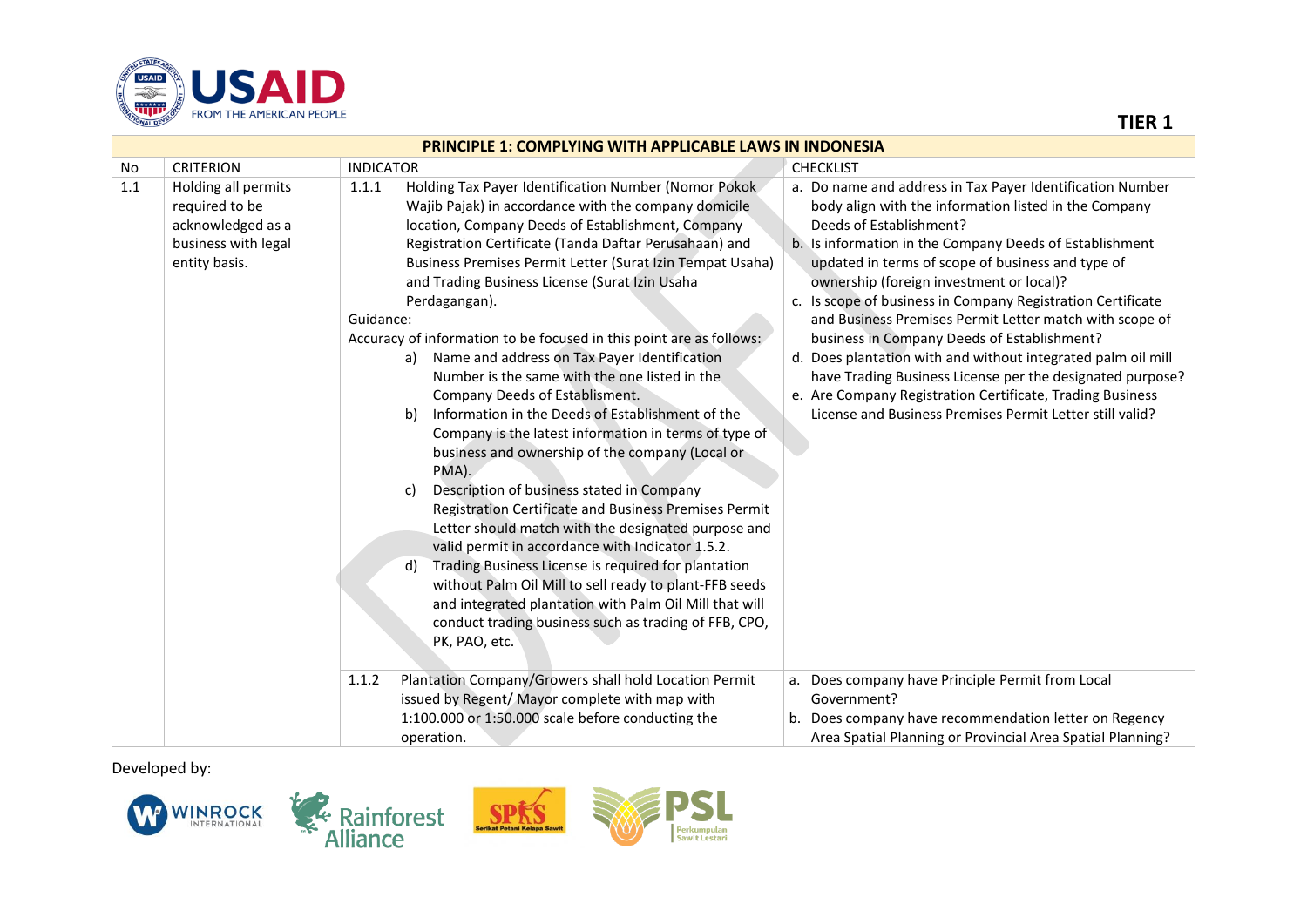

| <b>TIONAL DEVEL</b><br><b>TROPEITE APIENICAIN FEOFLE</b> |                                                                                                  |                                                                                                                                                                                                                                                                                                                                                                                                                                                                                                | <b>TIER 1</b>                                                                                                                                                                                                                                         |  |
|----------------------------------------------------------|--------------------------------------------------------------------------------------------------|------------------------------------------------------------------------------------------------------------------------------------------------------------------------------------------------------------------------------------------------------------------------------------------------------------------------------------------------------------------------------------------------------------------------------------------------------------------------------------------------|-------------------------------------------------------------------------------------------------------------------------------------------------------------------------------------------------------------------------------------------------------|--|
|                                                          |                                                                                                  | Guidance:<br>To obtain the location permit, the plantation company should<br>initially obtain Principle Permit from Local Government and<br>recommendation letter on the suitability of Regency Area Spatial<br>Planning (Rencana Tata Ruang Wilayah Kabupaten) for the Regency<br>and Provincial Area Spatial Planning (Rencana Tata Rurang Wilayah<br>Propinsi) for the province.                                                                                                            | Is issuing date of Location Permit made after issuing date<br>c.<br>of Principle Permit and Regency Area Spatial<br>Planning/Provincial Area Spatial Planning?<br>d. Is Location Permit map made with 1:100.000 or 1:50.000<br>scale?                 |  |
| 1.2                                                      | Fulfilling the legality<br>requirements related to<br>environment in<br>conducting the business. | Conduct Environmental Management Efforts (Upaya<br>1.2.1<br>Pengelolaan Lingkungan Hidup)-Environmental<br>Monitoring Efforts (Upaya Pemantauan Lingkungan Hidup)<br>Guidance:<br>Environmental Management Efforts-Environmental Monitoring<br>Efforts is intended for plantation with Location Permit < 3.000 Ha.                                                                                                                                                                             | Does company that have location permit <3.000 Ha area<br>a.<br>size have Environmental Management Efforts -<br><b>Environmental Monitoring Efforts?</b>                                                                                               |  |
|                                                          |                                                                                                  | A valid Environmental Permit issued by Regent/ Mayor<br>1.2.2<br>shall be available.<br>Guidance:<br>The environmental permit must be secured by Environmental<br>Impact Analysist or Environmental Management Efforts (Upaya<br>Pengelolaan Lingkungan Hidup)-Environmental Monitoring Efforts<br>(Upaya Pemantauan Lingkungan Hiudp) obliged-entity as the<br>prerequisites to obtain Business License in accordance with the<br>Government Regulation No.27 of 2012 on Environmental Permit | a. Is Environmental Permit issued before Plantation Business<br>Licencese (Izin Usaha Perkebunan)?<br>b. Is validity period of Environmental Permit in accordance<br>with validity periode of Plantation Business License (Izin<br>Usaha Perkebunan)? |  |
|                                                          |                                                                                                  | Documentation of functional conversion stages of the<br>1.2.3<br>forest area shall be available if there are forest area that<br>shift function to plantation as well as written approval<br>from Ministry of Forestry.<br>Guidance:                                                                                                                                                                                                                                                           | a. Is company Location Permit crossing inside forest area?<br>b. If Location Permit crossing inside forest area, how many Ha<br>did it go inside forest area and does it already have written<br>approval from Ministry of Forestry?                  |  |

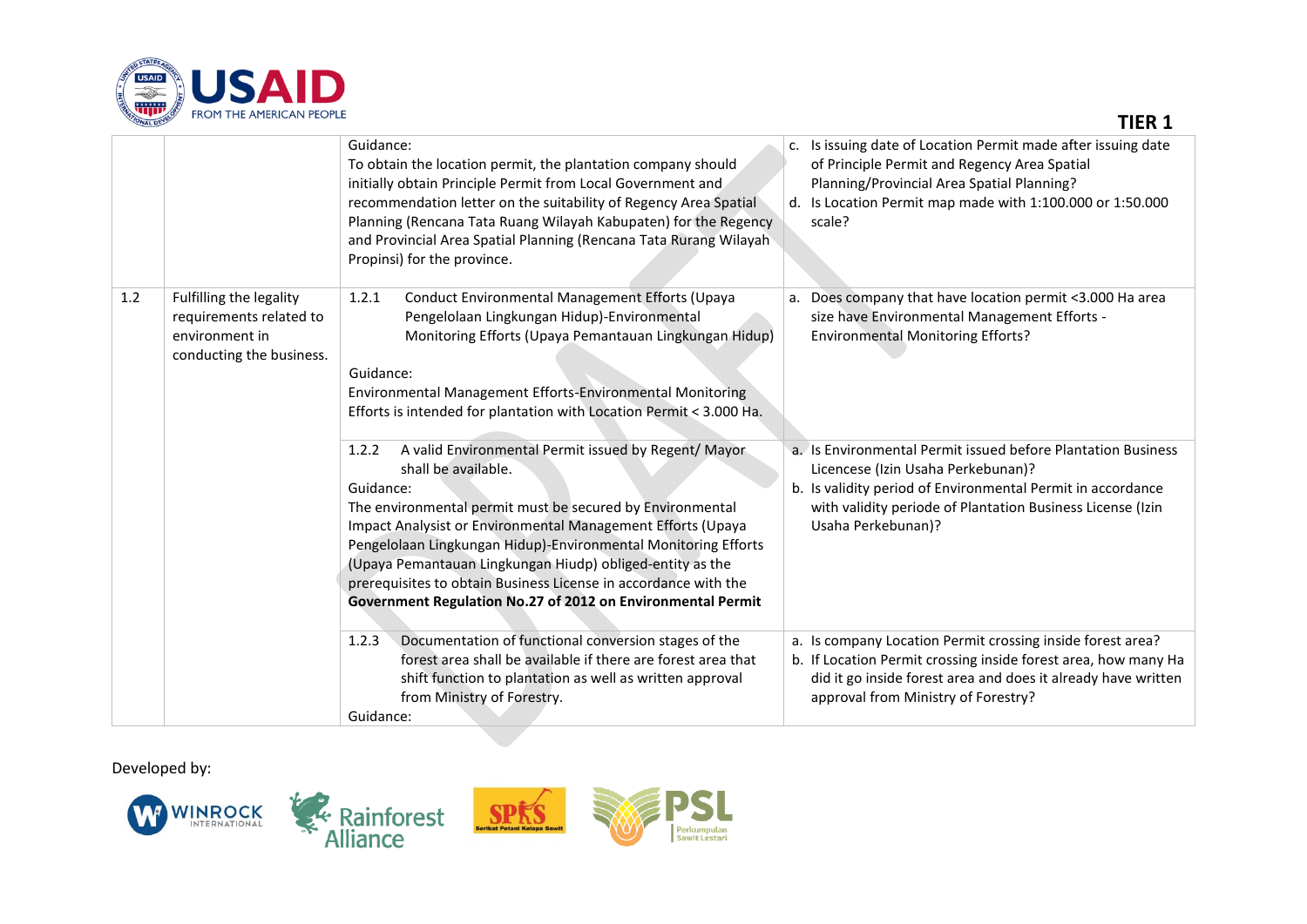

| This indicator is applicable if there is an indication where plantation.                                                                                                                                                                                                                                                                                                                                                                                                                                                                                                                                                                                                                                   | c. Does company have record of land acquisition and                                                                                                                                                                                                                                                            |
|------------------------------------------------------------------------------------------------------------------------------------------------------------------------------------------------------------------------------------------------------------------------------------------------------------------------------------------------------------------------------------------------------------------------------------------------------------------------------------------------------------------------------------------------------------------------------------------------------------------------------------------------------------------------------------------------------------|----------------------------------------------------------------------------------------------------------------------------------------------------------------------------------------------------------------------------------------------------------------------------------------------------------------|
| business license is located inside forest area.                                                                                                                                                                                                                                                                                                                                                                                                                                                                                                                                                                                                                                                            | evidence of land compensation in the forest conversion<br>area?                                                                                                                                                                                                                                                |
| Permit and Temporary Storage of Hazardous Waste issued<br>1.2.4<br>by Regent/ Mayor shall be available. Accountable person in<br>charge at temporary storage of hazardous waste shall be<br>available as well.<br>Guidance:<br>Hazardous waste is remnants of a business and/or activities that<br>contains the substance, energy, and/or other components that<br>because of the nature, concentration, and/or amount, either<br>directly or indirectly, may pollute and/or damage the environment,<br>and/or endanger the environment, health, as well as the survival of<br>humans and other living beings. The Hazardous Waste Temporary<br>Ctorogo Dormit refere to Coveragent Desirletion (Devetures | a. Is permit of temporary storage of hazardous waste still<br>valid?<br>b. Is building requiremet for hazardous waste in accordance<br>with each designated type of hazardous waste?<br>c. Is there accountable person in charge to monitor and to<br>control operations at hazardous waste temporary storage? |

| business license is located inside forest area.                                                                                                                                                                                                                                                                                                                                                                                                                                                                                                                                                                                                                                                           | evidence of land compensation in the forest conversion<br>area?                                                                                                                                                                                                                                              |
|-----------------------------------------------------------------------------------------------------------------------------------------------------------------------------------------------------------------------------------------------------------------------------------------------------------------------------------------------------------------------------------------------------------------------------------------------------------------------------------------------------------------------------------------------------------------------------------------------------------------------------------------------------------------------------------------------------------|--------------------------------------------------------------------------------------------------------------------------------------------------------------------------------------------------------------------------------------------------------------------------------------------------------------|
| Permit and Temporary Storage of Hazardous Waste issued<br>1.2.4<br>by Regent/ Mayor shall be available. Accountable person in<br>charge at temporary storage of hazardous waste shall be<br>available as well.<br>Guidance:<br>Hazardous waste is remnants of a business and/or activities that<br>contains the substance, energy, and/or other components that<br>because of the nature, concentration, and/or amount, either<br>directly or indirectly, may pollute and/or damage the environment,<br>and/or endanger the environment, health, as well as the survival of<br>humans and other living beings. The Hazardous Waste Temporary<br>Storage Permit refers to Government Regulation (Peraturan | a. Is permit of temporary storage of hazardous waste still<br>valid?<br>b. Is building requiremet for hazardous waste in accordance<br>with each designated type of hazardous waste?<br>c. Is there accountable person in charge to monitor and to<br>control operations at hazardous waste temporary storag |
| Pemerintah) No. 101 Year 2014 and Appendix 1                                                                                                                                                                                                                                                                                                                                                                                                                                                                                                                                                                                                                                                              |                                                                                                                                                                                                                                                                                                              |
| <b>Additional Information:</b>                                                                                                                                                                                                                                                                                                                                                                                                                                                                                                                                                                                                                                                                            |                                                                                                                                                                                                                                                                                                              |
| B3 (hazardous) Waste Temporary Storage shall fulfil the following<br>requirements                                                                                                                                                                                                                                                                                                                                                                                                                                                                                                                                                                                                                         |                                                                                                                                                                                                                                                                                                              |
| Location Requirement:                                                                                                                                                                                                                                                                                                                                                                                                                                                                                                                                                                                                                                                                                     |                                                                                                                                                                                                                                                                                                              |
| a. Temporary Storage Facilities (Tempat Penyimpanan                                                                                                                                                                                                                                                                                                                                                                                                                                                                                                                                                                                                                                                       |                                                                                                                                                                                                                                                                                                              |
| Sementara) location should be in the activity area                                                                                                                                                                                                                                                                                                                                                                                                                                                                                                                                                                                                                                                        |                                                                                                                                                                                                                                                                                                              |
| b. The location is an area free from flood                                                                                                                                                                                                                                                                                                                                                                                                                                                                                                                                                                                                                                                                |                                                                                                                                                                                                                                                                                                              |
| c. Distance from river (that flows the whole year) is                                                                                                                                                                                                                                                                                                                                                                                                                                                                                                                                                                                                                                                     |                                                                                                                                                                                                                                                                                                              |
| minimum 50 meter                                                                                                                                                                                                                                                                                                                                                                                                                                                                                                                                                                                                                                                                                          |                                                                                                                                                                                                                                                                                                              |
| d. Location distance is at minimum 100 meters to<br>residential area or public facilities                                                                                                                                                                                                                                                                                                                                                                                                                                                                                                                                                                                                                 |                                                                                                                                                                                                                                                                                                              |
| e. Location distance to protected areas such as natural                                                                                                                                                                                                                                                                                                                                                                                                                                                                                                                                                                                                                                                   |                                                                                                                                                                                                                                                                                                              |
| conservation, protected forest, or sanctuary area is at                                                                                                                                                                                                                                                                                                                                                                                                                                                                                                                                                                                                                                                   |                                                                                                                                                                                                                                                                                                              |
| minimum 300 meters                                                                                                                                                                                                                                                                                                                                                                                                                                                                                                                                                                                                                                                                                        |                                                                                                                                                                                                                                                                                                              |
| General Requirements of the building:                                                                                                                                                                                                                                                                                                                                                                                                                                                                                                                                                                                                                                                                     |                                                                                                                                                                                                                                                                                                              |

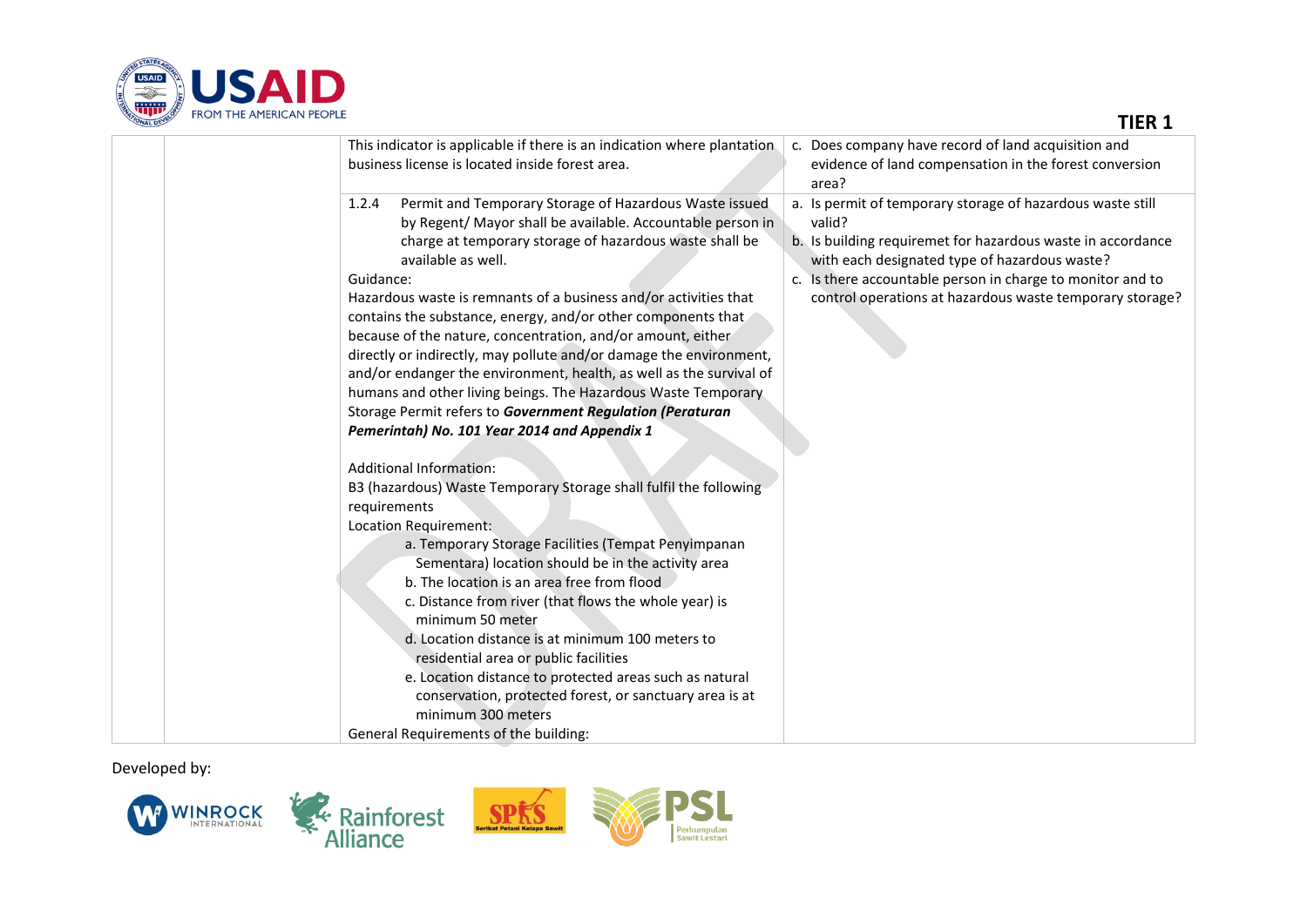

| <b>THONAL DEVEL</b> | <b>TNOPE THE APIENIUALY FEUFLE</b>                                                                                                                                                                                                                                                                                                                                                                                                                                                                                                                                                                                                                                                                                                                                                     | <b>TIER 1</b> |
|---------------------|----------------------------------------------------------------------------------------------------------------------------------------------------------------------------------------------------------------------------------------------------------------------------------------------------------------------------------------------------------------------------------------------------------------------------------------------------------------------------------------------------------------------------------------------------------------------------------------------------------------------------------------------------------------------------------------------------------------------------------------------------------------------------------------|---------------|
|                     | a. Have construction design and width of storage space<br>which are suitable with the type, characteristics and<br>volume of stored hazardous waste<br>Building uses non-combustible rooftop material, with<br>b.<br>sufficient air ventilation<br>Protected from rain water, either directly or indirectly<br>c.                                                                                                                                                                                                                                                                                                                                                                                                                                                                      |               |
|                     | Have sufficient lighting system (lamp/ sunlight)<br>d.<br>Waterproof floor, not wavy, strong and not cracking<br>e.<br>Have wall from non-combustible materials<br>f.<br>Building is equipped with Occupational Health and Safety<br>g.<br>(OHS) symbol and tools<br>Equipped with lightning rod, if required<br>h.                                                                                                                                                                                                                                                                                                                                                                                                                                                                    |               |
|                     | Specific Requirements of the building:<br>a. The building that used to store combustible hazardous<br>waste must fulfill the following criteria:<br>Wall from reinforced concrete or red brick or non-<br>combustible brick<br>The location must be protected from the fire-trigger<br>source and/ or heat source<br>b. The building used to store easily reactive, corrosive and<br>poisonous hazardous waste must fulfil the following<br>requirement:<br>Wall should be constructed with easy to remove<br>structure, to secure hazardous waste easily during<br>emergency.<br>Roof, wall and floor must be constructed with<br>corrosion-proof and fire-proof structure<br>The building used to store easy to explode hazardous<br>c.<br>waste must fulfil the following criteria: |               |

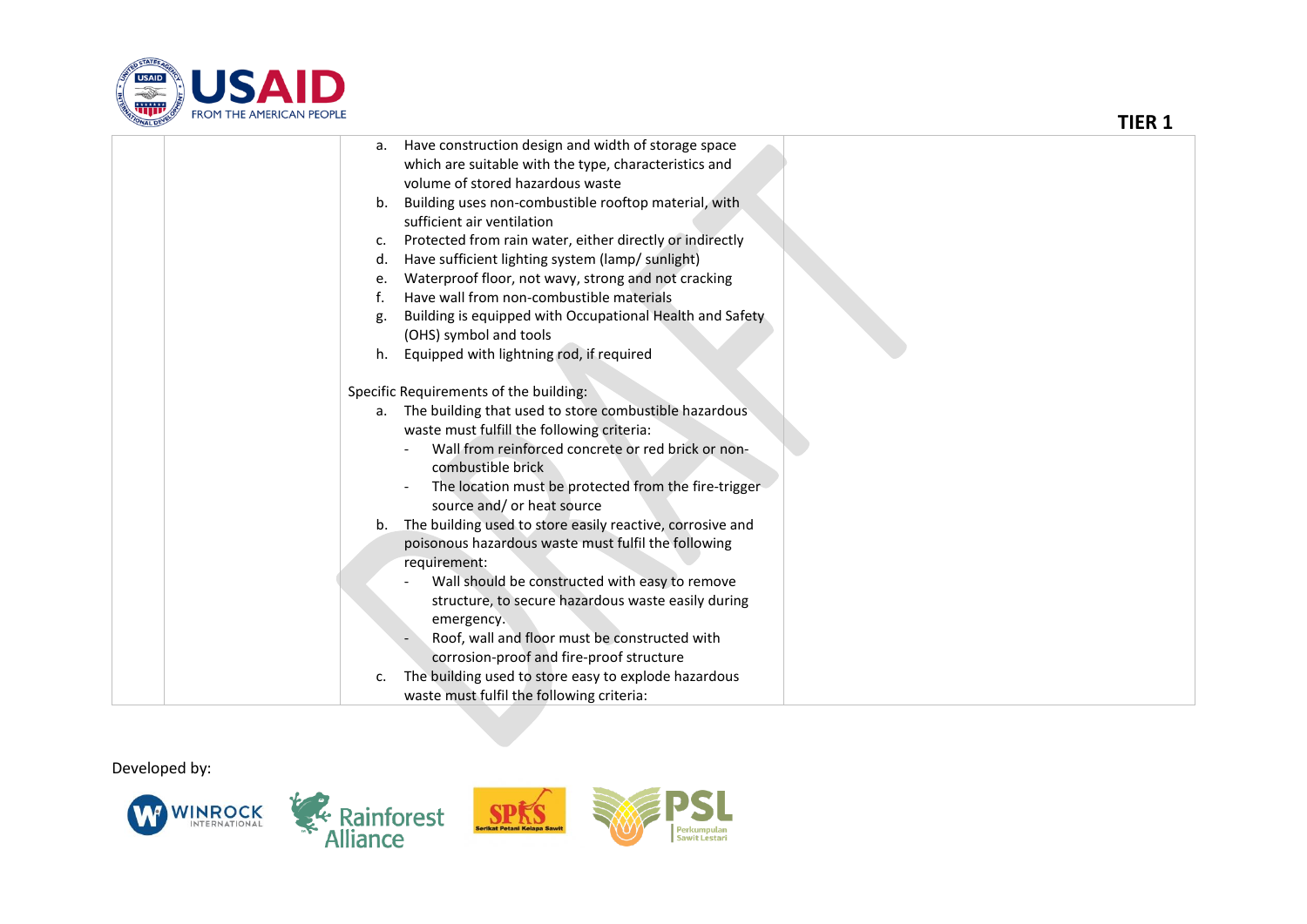

|     |                                                                                   | Construction of the building, either floor, wall or roof<br>must be made from explosion-proof and water-proof<br>materials<br>Construction of wall and floor must be stronger than<br>the roof, so that in case of heavy blast, it will be<br>directed to the top (instead of to the side)<br>Room temperature must be able to be controlled to<br>stay in normal condition<br>For 100% liquid hazardous waste, the storage requires a<br>d.<br>storage tank (to store in case of leaking/spills) with<br>minimum 100% volume of the largest existing package. |                                                                                                                                                                                                                                                                                                     |
|-----|-----------------------------------------------------------------------------------|----------------------------------------------------------------------------------------------------------------------------------------------------------------------------------------------------------------------------------------------------------------------------------------------------------------------------------------------------------------------------------------------------------------------------------------------------------------------------------------------------------------------------------------------------------------|-----------------------------------------------------------------------------------------------------------------------------------------------------------------------------------------------------------------------------------------------------------------------------------------------------|
| 1.3 | Have all legal documents<br>related to operational<br>permit.                     | 1.3.1 Land Use Right (Hak Guna Usaha) shall be owned and<br>legalized in accordance with Agrarian Basic Regulation No. 5<br>Year 1960.<br>Guidance:<br>Ensure that Land Use Right has been acquired lawfully and<br>supporting documents such as land acquisition documents are<br>available.                                                                                                                                                                                                                                                                  | a. Is Land Use Right located inside company Location Permit?<br>b. Has all land inside Land Use Right been lawfully acquired?<br>c. Does company have all land acquisition document?                                                                                                                |
|     |                                                                                   | 1.3.2 Plantation company with >25 Ha area size that does not<br>have Palm Oil Mill shall have Plantation-Cultivation Business<br>License (Izin Usaha Perkebunan-Budidaya) and Plantation<br>Business License (Izin Usaha Perkebunan) for plantation<br>with >1000 Ha area width that has integrated Palm Oil Mill.                                                                                                                                                                                                                                             | a. How many Ha of plantation the company own?<br>b. For plantation with integrated palm oil mill, is the location<br>permit >1000 Ha and does it have Plantation Business<br>License?<br>c. For plantation with area >25 Ha and <1000 Ha, does it have<br>Plantation-Cultivatioin Business License? |
| 1.4 | Submitting plantation<br>progress report to the<br>relevant government<br>office. | The implementation reports of Environmental Management<br>1.4.1<br>Efforts (Upaya Pengelolaan Lingkungan Hidup) and<br>Environmental Monitoring Efforts (Upaya Pemantauan<br>Lingkungan Hidup) plantation shall be submitted to local                                                                                                                                                                                                                                                                                                                          | a. Does implementation report of Environmental<br>Management Efforts and Environmental Monitoring Efforts<br>tie up with corridor of Environmental Management Efforts<br>and Environmental Monitoring Efforts?                                                                                      |

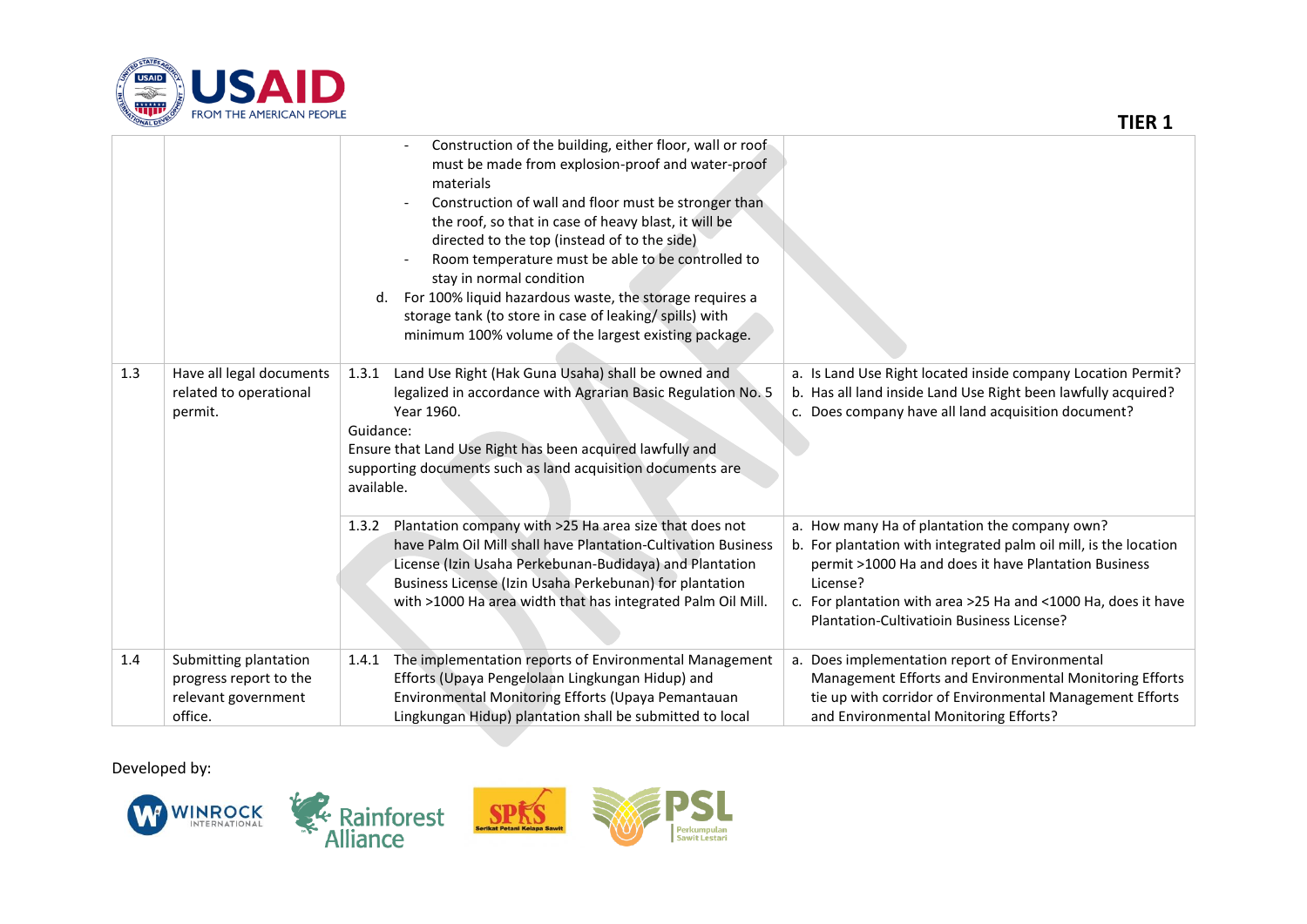

| <b>ATIONAL DEVEL</b> | <b>TRUPLIFIE APENICAIN FEUFLE</b> |                                                                                                                                                                                                                                                                                                                                                                                                                                                                                                                                                                                                         | <b>TIER 1</b>                                                                                                                                                                                                                                                                                                                                                     |
|----------------------|-----------------------------------|---------------------------------------------------------------------------------------------------------------------------------------------------------------------------------------------------------------------------------------------------------------------------------------------------------------------------------------------------------------------------------------------------------------------------------------------------------------------------------------------------------------------------------------------------------------------------------------------------------|-------------------------------------------------------------------------------------------------------------------------------------------------------------------------------------------------------------------------------------------------------------------------------------------------------------------------------------------------------------------|
|                      |                                   | Environmental Agency (Badan Lingkungan Hidup) once<br>every 6 months.<br>Guidance:<br>Format of Environmental Management Efforts and Environmental<br>Monitoring Efforts implementation report should be in accordance<br>with the format defined in Minister of Environment Decree No.45<br>Year of 2005.                                                                                                                                                                                                                                                                                              | b. Is format of implementation report in accordance with the<br>format defined in Minister of Environement Decree No.45<br>Year of 2005?<br>c. Does company have reporting evidence of Environmental<br>Management Efforts and Environmental Monitoring Efforts<br>implementation to local Environmental Agency once every<br>6 months?                           |
|                      |                                   | <b>PRINCIPLE 2: ENVIRONMENTAL PROTECTION BY CONDUCTING ACCOUNTABLE PLANTATION PRACTICE</b>                                                                                                                                                                                                                                                                                                                                                                                                                                                                                                              |                                                                                                                                                                                                                                                                                                                                                                   |
| 2.1                  | No deforestation                  | Have written policy approved by management and<br>2.1.1<br>socialized across the company and plantation, stating that<br>the company will only develop palm oil plantation at the<br>permitted location by the government and/or not<br>indicated as High Conservation Value area.<br>Guidance:<br>Forest area is region set by the Government of Indonesia to be<br>maintained its existence as permanent forest.<br>No deforestation policy should be supported by the<br>implementation of responsible land opening procedure in<br>accordance with 'no deforestation' policy that already legalized | a. Has no deforestation policy been socialized to related<br>parties?<br>b. Is information about no deforestation can be easily<br>accessed?<br>c. Is no deforestation policy included inside the land clearing<br>procedure?                                                                                                                                     |
|                      |                                   | HCV identification and other protected area in the<br>2.1.2<br>company's concession area shall be identified and<br>documented, by either company's HCV internal team or by<br>involving HCV expert, Government, impacted community<br>and non-governmental institution. Report of HCV<br>identification shall be available at the estate and head<br>quarter office.<br>Guidance:                                                                                                                                                                                                                      | a. Is there any involvement of all affected parties while<br>conducting HCV identification?<br>b. Does HCV Identification report cover whole aspects of HCV<br>1,2,3,4,5, and 6?<br>c. Has all HCV area been identified on the map of company's<br><b>Location Permit?</b><br>d. Is HCV identification report available at the estate and<br>head quarter office? |

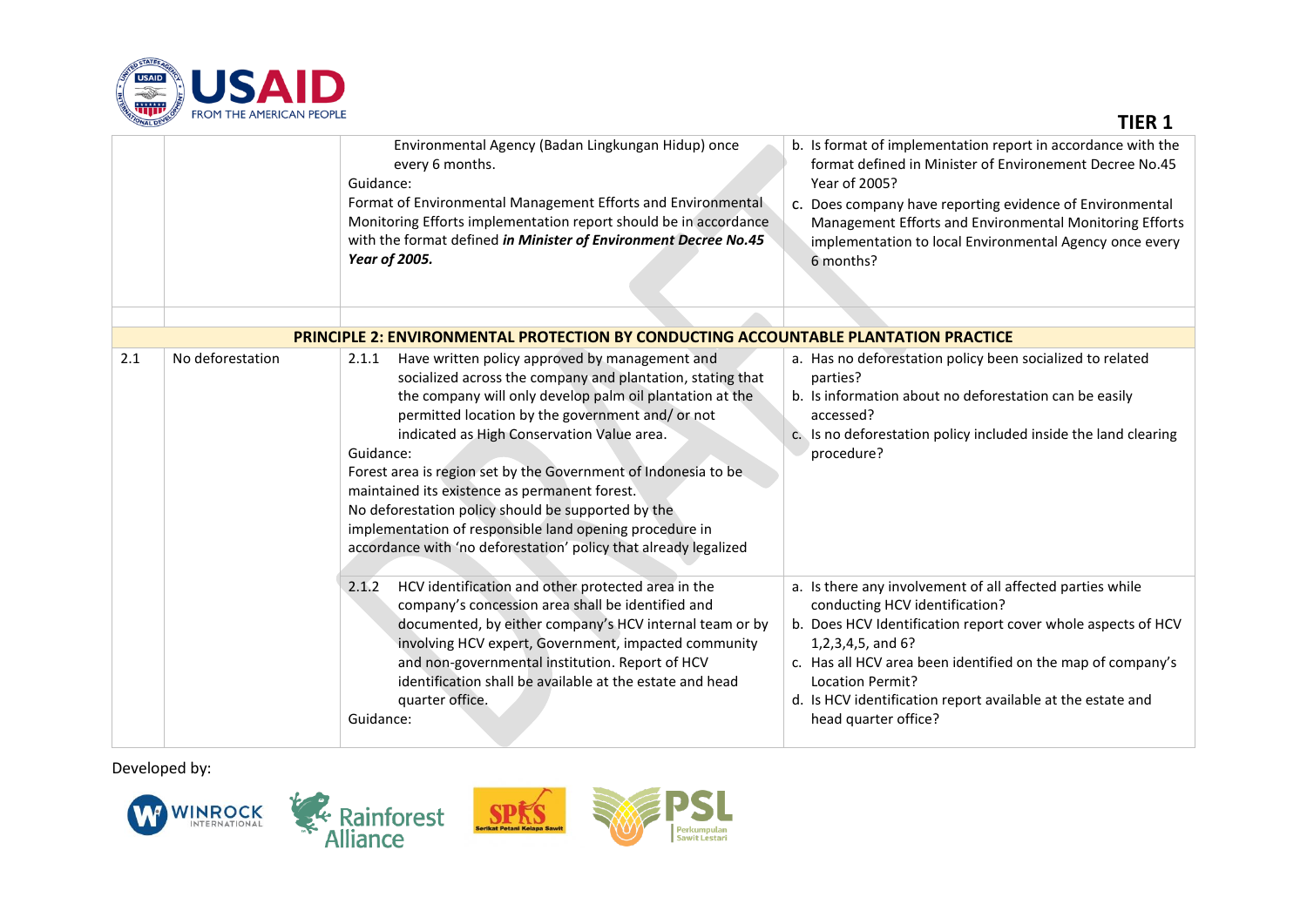

| <b>ATIONAL DEVEL</b><br><b>TROPE THE APIENICATY FEOFLE</b> |                                                                                                                                                                                                                                                                                                                                                                                                                                                                                                                                                                                                                                                                                                                                                               | <b>TIER 1</b>                                                                                                                                                                                                                                                                                                                   |
|------------------------------------------------------------|---------------------------------------------------------------------------------------------------------------------------------------------------------------------------------------------------------------------------------------------------------------------------------------------------------------------------------------------------------------------------------------------------------------------------------------------------------------------------------------------------------------------------------------------------------------------------------------------------------------------------------------------------------------------------------------------------------------------------------------------------------------|---------------------------------------------------------------------------------------------------------------------------------------------------------------------------------------------------------------------------------------------------------------------------------------------------------------------------------|
|                                                            | Identification process of HCV Area refers to HCV Toolkit Indonesia,<br>with the following general description:<br>a. HCV 1, 2, and 3 for the area with scarce or protected<br>biodiversity.<br>b. HCV 4 for the area functioned as natural environment<br>services that may be useful as water source, flood<br>control, erosion prevention, or the natural barriers to<br>prevent forest fires expansion.<br>c. HCV 5 for the area functioned as local community<br>needs fulfillment.<br>d. HCV 6 for the area which is the traditional culture<br>identity of local community.<br>The identified HCV Areas must be included in the plantation<br>concession map and provided with clear description as HCV area in<br>accordance with respective criteria. |                                                                                                                                                                                                                                                                                                                                 |
| 2.1.3<br>Guidance:                                         | Identified HCV and other protected areas management<br>planning shall be available.<br>Management plan of HCV and other protected areas must be<br>explained completely per HCV category 1 - 6 that have been<br>identified. The plan development must involve parties that its areas<br>are impacted from HCV management plan to have a<br>comprehensive management plan that will not cause negative<br>impact in the future.<br><b>Additional Information:</b><br>Placement of marker or signage stating an area as the HCV area is<br>not sufficient to prove of a HCV management practices.                                                                                                                                                              | a. Does the development of HCV management plan involve all<br>impacted parties?<br>b. Do all impacted parties agree with HCV management plan?<br>c. Can HCV management plan actively prevent continuing<br>damage to the protected areas?<br>d. Can HCV management plan protect the existence of<br>endangered flora and fauna? |
| 2.1.4                                                      | HCV and other protected areas shall be managed and<br>performed regular monitoring at minimum once a year.                                                                                                                                                                                                                                                                                                                                                                                                                                                                                                                                                                                                                                                    | a. Is there implementation evidence of HCV monitoring and<br>management?                                                                                                                                                                                                                                                        |

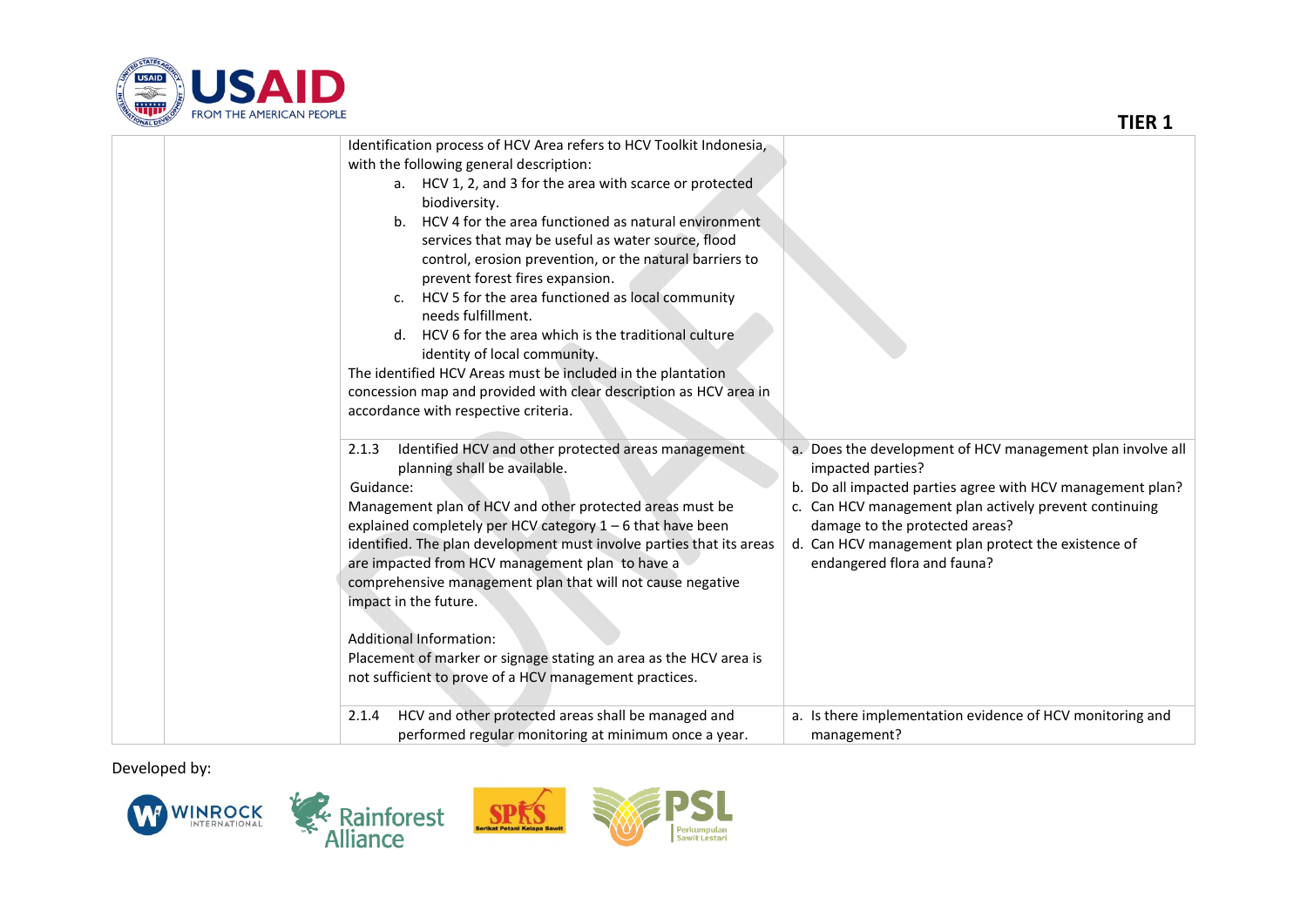

| TONAL DEVEL<br><b>TROPE THE APIENICATY FEOFLE</b> |                                                                 |                                                                                                                                                                                                                                                                                                                                                                                                                                                                                                                                                                                                                                                                                                                                                                                  | <b>TIER 1</b>                                                                                                                                                                                                                                                                                                                                                                        |  |
|---------------------------------------------------|-----------------------------------------------------------------|----------------------------------------------------------------------------------------------------------------------------------------------------------------------------------------------------------------------------------------------------------------------------------------------------------------------------------------------------------------------------------------------------------------------------------------------------------------------------------------------------------------------------------------------------------------------------------------------------------------------------------------------------------------------------------------------------------------------------------------------------------------------------------|--------------------------------------------------------------------------------------------------------------------------------------------------------------------------------------------------------------------------------------------------------------------------------------------------------------------------------------------------------------------------------------|--|
|                                                   |                                                                 | Guidance:<br>HCV management and monitoring report along with the evidences<br>are prepared and maintained by the party appointed by company.<br>Report of HCV management and monitoring should be made<br>available at the estate and head quarter office.                                                                                                                                                                                                                                                                                                                                                                                                                                                                                                                       | b. Is HCV monitoring and management report available at the<br>esate and head quarter office?                                                                                                                                                                                                                                                                                        |  |
| 2.2                                               | No new development in<br>peatland area regardless<br>its depth. | Have written policy, approved by management and<br>2.2.1<br>disseminated to all employees of the company and<br>plantation, stating that there will be no new development<br>in peatland after 2015.<br>Guidance:<br>Policy of no new development in peatland after May 2015 refers to<br>Presidential Instruction of Moratorium No. 8 Year 2015 concerning<br>Postponement of New License and Refinement of Primary Natural<br>Forest and Peatland Governance.<br><b>Additional Information:</b><br>Government regulation related to no new development in peatland<br>is:<br>(Presidential Instruction of Moratorium No.8 Year 2015:<br>Postponement of New License and Refinement of Primary Natural<br>Forest and Peatland Governance). This inpres is issued in May<br>2015 | a. Is no new development in peatland policy accessible to<br>anybody?<br>b. Does the policy clearly state time limit for not conducting<br>new development in peatland?<br>c. Do workers at the plantation and buyers of FFB product<br>and its derivative know this policy?                                                                                                         |  |
|                                                   |                                                                 | Documents that describe the peatland identification and<br>2.2.2<br>map of peat depth within the Land Use Right (Hak Guna<br>Usaha) area shall be reported to the relevant government<br>institution.<br>Guidance:<br>Identification result and peatland depth mapping with 1:50.000 or<br>1:100.000 scale should be included in the Environmental<br>Management Plan (Rencana Pengelolaan Lingkungan) and                                                                                                                                                                                                                                                                                                                                                                       | a. Is peatland identification map and its depth made in<br>1:50.000 or 1:100.000 scale?<br>b. Is peatland identification map and its depth included in the<br>Environmental Management Plan (Rencana Pengelolaan<br>Lingkungan) and Environmental Monitoring Plan (Rencana<br>Pemantauan Lingkungan) or Environmental Management<br>Efforts (Upaya Pengelolaan Lingkungan Hidup) and |  |

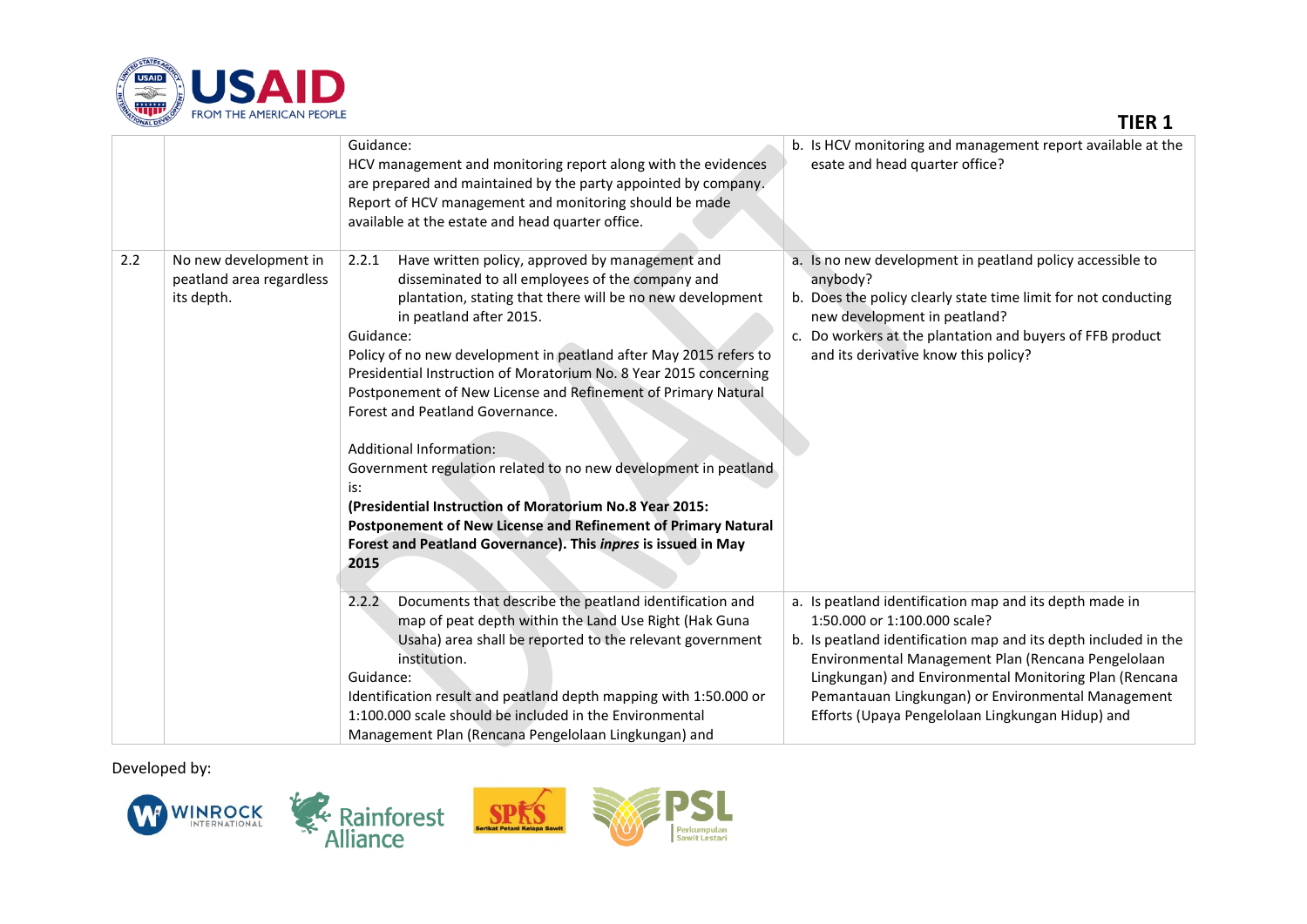

| TONAL DEVEL | <b>TROPE LAPEAPLAN FEOFLE</b>                                                                                                                                                                                          |                                                                                                                                                                                                                                                                                                                                                                                                                                                                                                                                                                                          | <b>TIER 1</b>                                                                                                                                                                                                                                                                                                    |
|-------------|------------------------------------------------------------------------------------------------------------------------------------------------------------------------------------------------------------------------|------------------------------------------------------------------------------------------------------------------------------------------------------------------------------------------------------------------------------------------------------------------------------------------------------------------------------------------------------------------------------------------------------------------------------------------------------------------------------------------------------------------------------------------------------------------------------------------|------------------------------------------------------------------------------------------------------------------------------------------------------------------------------------------------------------------------------------------------------------------------------------------------------------------|
|             |                                                                                                                                                                                                                        | Environmental Monitoring Plan (Rencana Pemantauan Lingkungan)<br>or Environmental Management Efforts (Upaya Pengelolaan<br>Lingkungan Hidup) and Environmental Monitoring Efforts (Upaya<br>Pemantauan Lingkungan Hidup) implementation report. Result of<br>this peatland identification should be made available at the estate<br>and headquarter office.                                                                                                                                                                                                                              | Environmental Monitoring Efforts (Upaya Pemantauan<br>Lingkungan Hidup) implementation report?<br>c. Is the result of peatland identification map and its depth<br>available at the estate and head quarter office?                                                                                              |
| 2.3         | Peatland management in<br>the area already planted<br>with oil palm should<br>follow the peatland Best<br><b>Management Practice</b><br>(BMP).<br>Note: Criterion 2.3 is<br>only applicable for<br>plantation that has | There shall be procedures applied for the oil palm planting<br>2.3.1<br>and maintenance in peatland in accordance with BMP and<br>applicable laws.<br>Guidance:<br>Procedure of oil palm planting and maintenance in peatland should<br>be received by appointed officer in the company.<br>BMP practices in peatland refers to Minister of Agriculture<br>Regulation No. 14/Permentan/PL.110/2/2009 concerning<br><b>Guideline of Peatland Utilization for Palm Oil Cultivation.</b>                                                                                                    | a. Is planting procedure of oil palm in peatland in accordance<br>with BMP and applicable laws?<br>b. Is there evidence that the procedure has been received by<br>accountable person for planting and upkeeping in<br>peatland?                                                                                 |
|             | planted oil palm in the<br>peatland.                                                                                                                                                                                   | Water level of peatland which is measured by piezometer<br>2.3.2<br>at 40-60 cm height below land surface from the center of<br>peatland, or 50-70 cm below land surface from water canal<br>shall be maintained to curb GHG emission.<br>Guidance:<br>Referring to the monitoring report of water level in peatland, either<br>by measurement with piezometer or measurement at the water<br>canal. Perform random inspection towards the water level<br>monitoring result in the peatland<br>Monitoring report on subsidence and peatland damage<br>2.3.3<br>level shall be available. | a. Is there reporting result of measuring water level in<br>peatland both by using piezometer and staff gauge?<br>Note:<br>Random checking to the field needs to be done against the<br>reporting result to ensure report data accuracy<br>a. Does company have peatland subsidence monitoring<br>annual report? |
|             |                                                                                                                                                                                                                        | Guidance:                                                                                                                                                                                                                                                                                                                                                                                                                                                                                                                                                                                | b. Does the annual report have photo evidence of monitoring<br>sites?                                                                                                                                                                                                                                            |

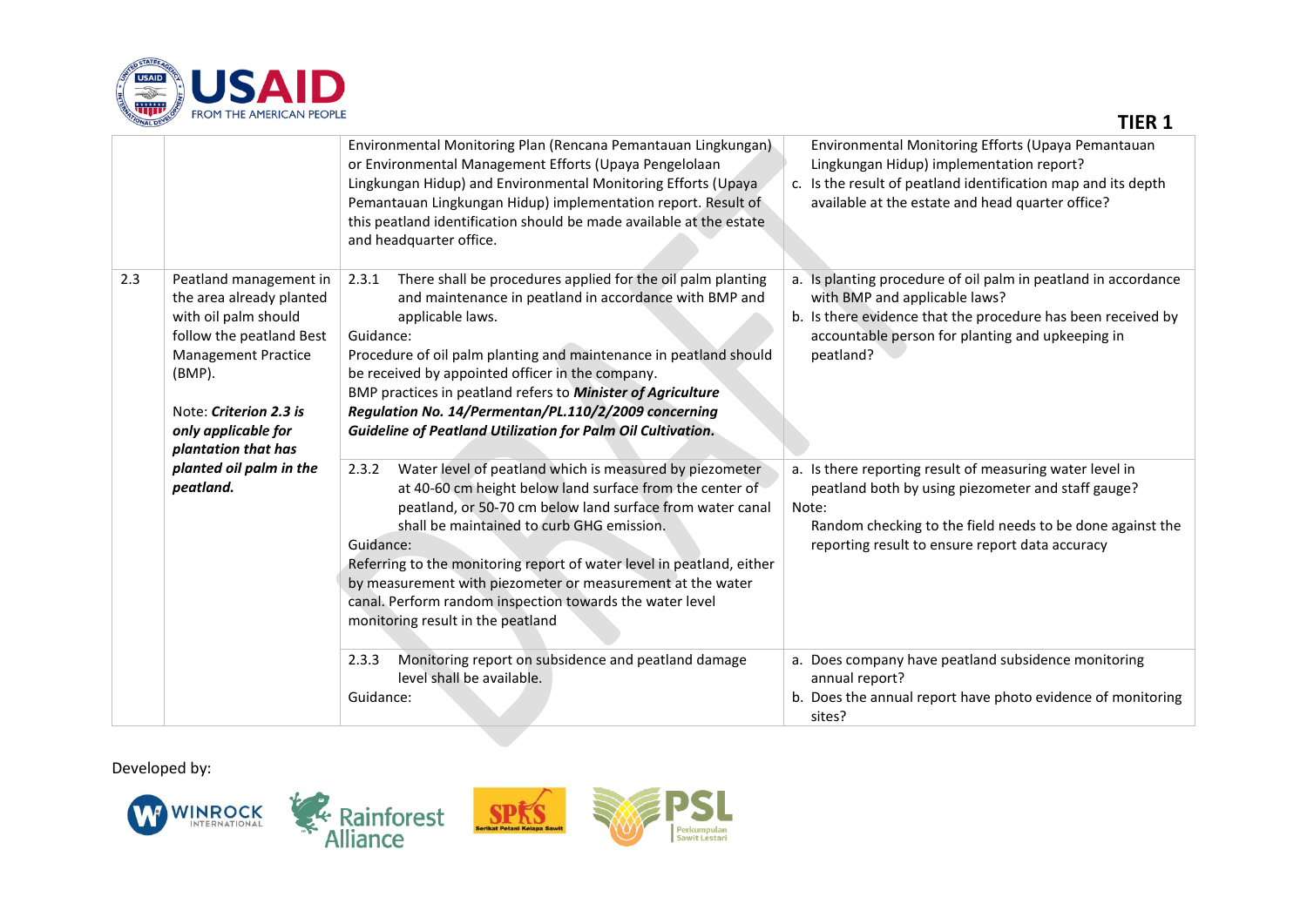

| <b>TIONAL DEVEL</b><br><b>TROPE LEE APIENICATE FEOFLE</b> |                                                                                                                                           |                                                                                                                                                                                                                                                                                                                                                                                                                                                                                                                        | <b>TIER 1</b>                                                                                                                                                                                                                                                                        |  |
|-----------------------------------------------------------|-------------------------------------------------------------------------------------------------------------------------------------------|------------------------------------------------------------------------------------------------------------------------------------------------------------------------------------------------------------------------------------------------------------------------------------------------------------------------------------------------------------------------------------------------------------------------------------------------------------------------------------------------------------------------|--------------------------------------------------------------------------------------------------------------------------------------------------------------------------------------------------------------------------------------------------------------------------------------|--|
|                                                           |                                                                                                                                           | Supporting documents of the monitoring report should be included<br>as evidence for subsidence and peatland damage that have<br>occurred, such as photos, historical fire incidents in peatland, etc.                                                                                                                                                                                                                                                                                                                  | c. Are historical fire incidents in peatland inside plantation<br>concession area available?                                                                                                                                                                                         |  |
| 2.4                                                       | No fire for land<br>preparation, re-planting,<br>burning waste and other<br>development activities,<br>and have fire prevention<br>system | Have written policy that has been approved by the<br>2.4.1<br>management and socialized across the company and<br>plantation, stating that it is not allowed to conduct burning<br>activities within the company's concession area.<br>Guidance:<br>For 2.4.1 and 2.4.2 Burning of Oil Palm Empty Fruit Bunch in the<br>incinerator, hot chimney smoke, heat points from the processing<br>activity at Palm Oil Mill (Pabrik Kelapa Sawit) are not included as<br>hotspots that come from prohibited burning practices | a. Has this policy been endorsed by authorized management<br>personnel?<br>b. Is socialization evidence of this policy to related parties<br>available?                                                                                                                              |  |
|                                                           |                                                                                                                                           | There shall be evidence that supports no burning activity<br>2.4.2<br>within plantation concession area, such as historical hot<br>spots in concession area, identification of traces of ash<br>from the burning, Official Report (BAP) of land opening<br>with mechanical system, etc                                                                                                                                                                                                                                 | a. Does company have evidence to support no burning<br>activities ever done inside company's concession area?                                                                                                                                                                        |  |
|                                                           |                                                                                                                                           | There shall be fire prevention and control procedures, that<br>2.4.3<br>has been approved by the authorized management of the<br>company and receipt of documents by the plantation fire<br>prevention team as evidence.                                                                                                                                                                                                                                                                                               | a. Is the procedure developed in accordance with company's<br>implementation capability?<br>b. Is there evidence that the procedure has been received by<br>accountable party for preventing and controlling fire?                                                                   |  |
|                                                           |                                                                                                                                           | There shall be fire response implementation document,<br>2.4.4<br>also documents on supervision and maintenance towards<br>firefighting infrastructure and facilities that reported<br>periodically to the relevant institutions.<br>Guidance:                                                                                                                                                                                                                                                                         | a. Does company have fire response implementation<br>document and trainings?<br>b. Does company have fire facilities and infrastructure<br>maintenance records?<br>c. Is fire response implementation document included in<br>quarterly OHS implementation report to local Disnaker? |  |

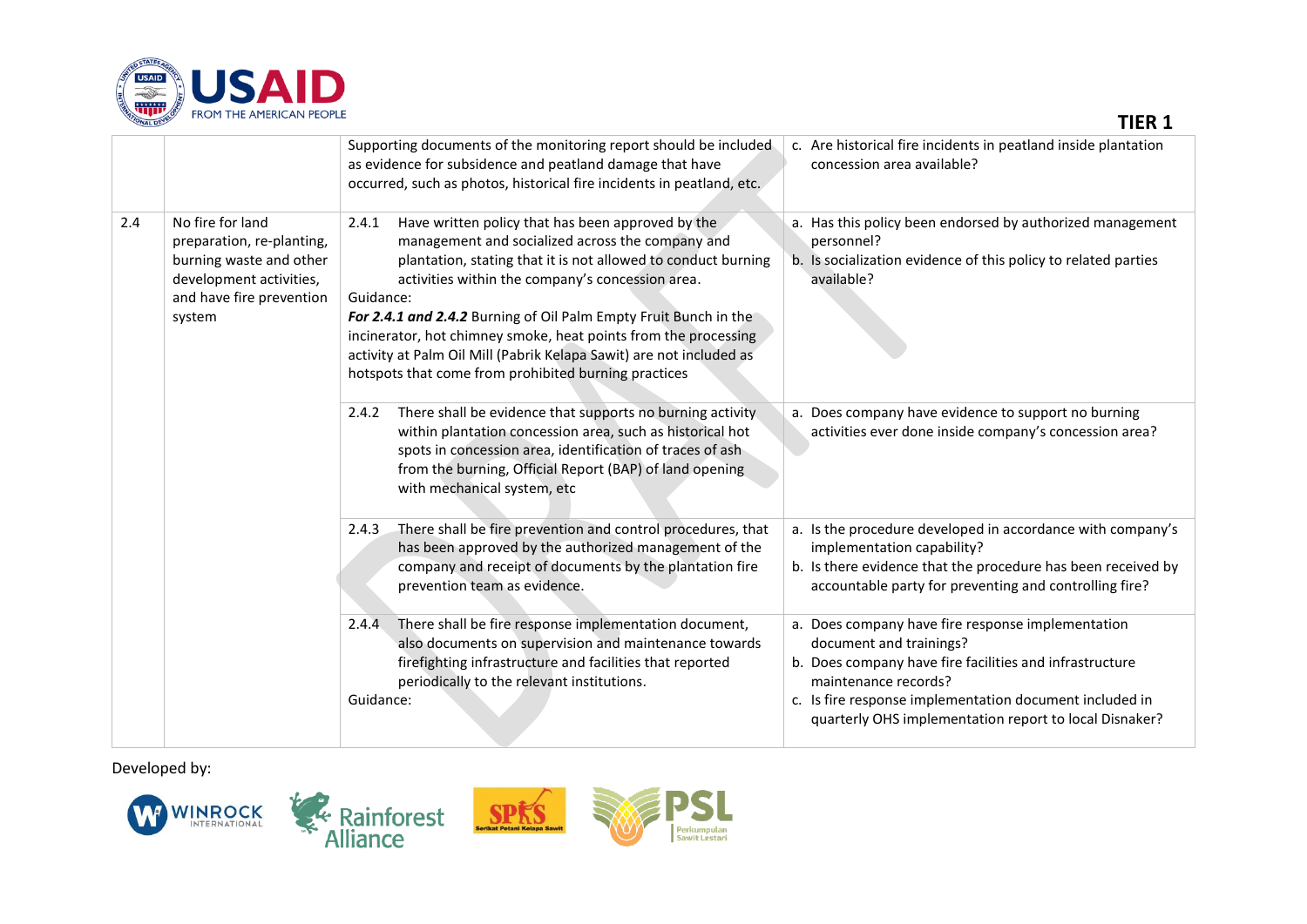

| TIONAL DEVEL | <b>TROPE LAPEAPLAN FEOFLE</b>                                                              |                                                                                                                                                                                                                                                                                                                                                                                                                                                                                                                                                                                                                                                                                                                                                                                                                                                              | <b>TIER 1</b>                                                                                                                                                                                                                                                                                                                                                                                                                                                                                                                                                                                                                                                                                                                                                                                                                                                                                                                                                                                                        |
|--------------|--------------------------------------------------------------------------------------------|--------------------------------------------------------------------------------------------------------------------------------------------------------------------------------------------------------------------------------------------------------------------------------------------------------------------------------------------------------------------------------------------------------------------------------------------------------------------------------------------------------------------------------------------------------------------------------------------------------------------------------------------------------------------------------------------------------------------------------------------------------------------------------------------------------------------------------------------------------------|----------------------------------------------------------------------------------------------------------------------------------------------------------------------------------------------------------------------------------------------------------------------------------------------------------------------------------------------------------------------------------------------------------------------------------------------------------------------------------------------------------------------------------------------------------------------------------------------------------------------------------------------------------------------------------------------------------------------------------------------------------------------------------------------------------------------------------------------------------------------------------------------------------------------------------------------------------------------------------------------------------------------|
|              |                                                                                            | The report of OHS implementation should be submitted once in 3<br>months to the local Disnaker. This refers to Minister of Manpower<br>and Transmigration Regulation No. 2 Year 1992.                                                                                                                                                                                                                                                                                                                                                                                                                                                                                                                                                                                                                                                                        |                                                                                                                                                                                                                                                                                                                                                                                                                                                                                                                                                                                                                                                                                                                                                                                                                                                                                                                                                                                                                      |
| 2.5          | Identifying Green House<br>gases (GHG) sources and<br>have system to reduce<br>GHG impact. | There shall be record of inventory and monitoring of GHG<br>2.5.1<br>source.<br>Guidance:<br>GHG source can be identified through some activities in the<br>plantation, such as:<br>a. Historical land opening within 3-5 years back: map of<br>land clearing, occurrence of fire in land clearing area,<br>land clearing at identified hcv area, land clearing in<br>peatland area, etc<br>Data of chemical fertilizer utilization within 3-5 years<br>b.<br>back: usage of chemical fertilizer utilization that<br>contains nitrogen.<br>Record of fossil fuel utilization within 3-5 years back:<br>c.<br>usage of diesel or unleaded fuel for generator,<br>operational vehicles inside concession area.<br>Data of pesticide/ herbicide utilization within 3-5 years<br>d.<br>back: usage of pesticide/herbicide utilization that<br>contains nitrogen. | a. Does company have historical record of land clearing for<br>the last 3-5 years that may have following information:<br>Land clearing map?<br>- Fire in land clearing area?<br>Land clearing in conservation area, such as forest<br>area, riparian river, or land with certain slope?<br>- Land clearing in peatland area?<br>b. Does company have historical record of chemical fertilizer<br>utilization for the last 3-5 years that may have following<br>information:<br>- Chemical fertilizer utilization that contains<br>nitrogen?<br>Does company have historical record of fossil fuel<br>$C_{\star}$<br>utilization for the last 3-5 years that may have following<br>information:<br>- Usage of diesel or unleaded fuel for generator set,<br>operational vehicles inside concession area?<br>d. Does compay have historical record of pesticide/herbicide<br>utilization for the last 3-5 years that may have following<br>information:<br>Pesticide/herbicide utilization that contains<br>nitrogen? |
|              |                                                                                            | There shall be mitigation procedure for GHG emission with<br>2.5.2<br>written approval from the authorized Company<br>management, and have reception receipt of procedure<br>from the accountable company person.                                                                                                                                                                                                                                                                                                                                                                                                                                                                                                                                                                                                                                            | a. Is mitigation procedure for GHG emission made in<br>understandable language for users?<br>b. Is the procedure approved by authorized company<br>management?                                                                                                                                                                                                                                                                                                                                                                                                                                                                                                                                                                                                                                                                                                                                                                                                                                                       |

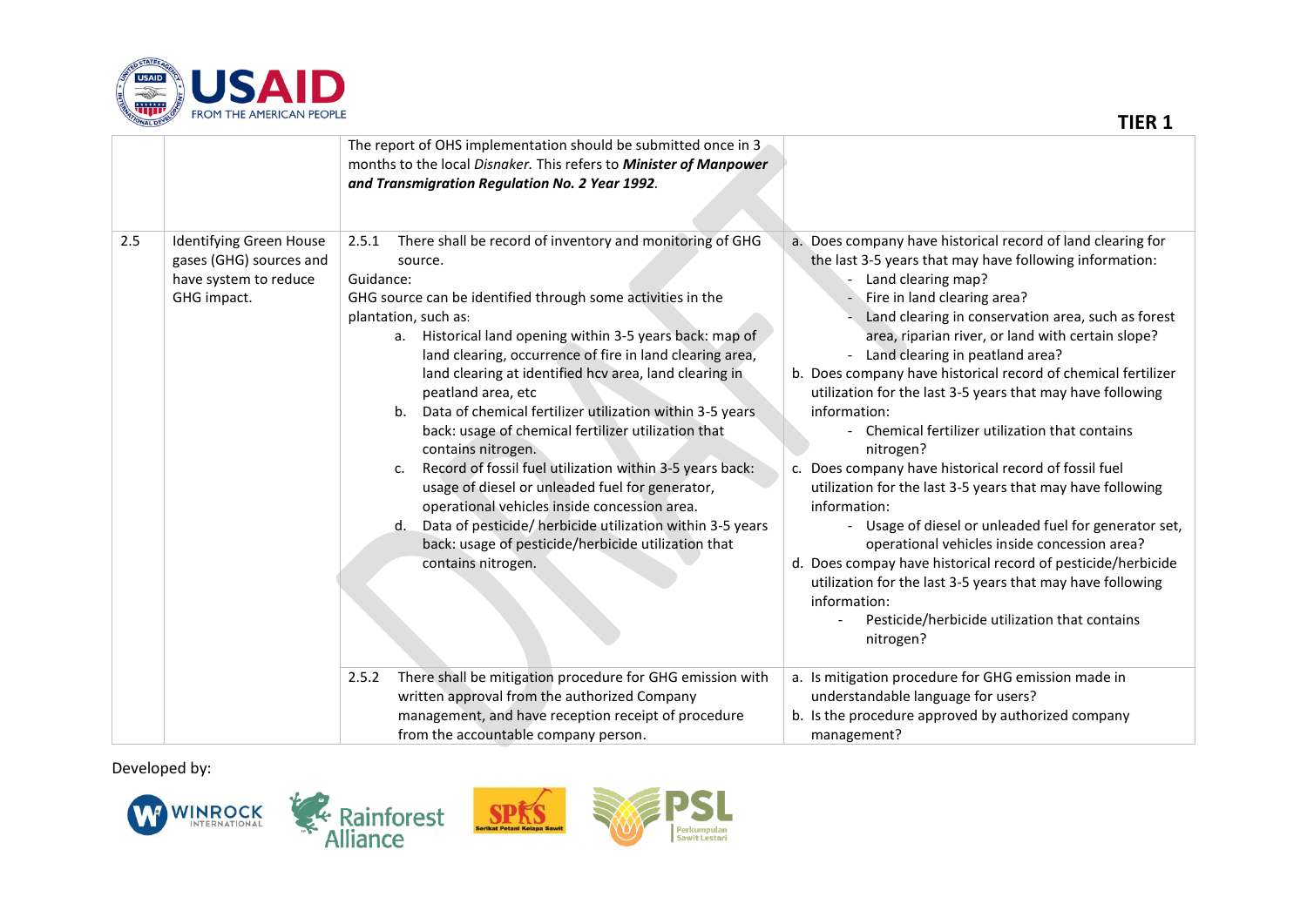

| <b>ATIONAL DEVEL</b><br><b>TROPE LAPEAPLAN FEOFLE</b> |                                                                                                                                                                                                                                                                                                                                                                                                                                                                                                                                                                                                                                                                                                                            | <b>TIER 1</b>                                                                                                                                                                                                                                                                                                                                                                          |  |
|-------------------------------------------------------|----------------------------------------------------------------------------------------------------------------------------------------------------------------------------------------------------------------------------------------------------------------------------------------------------------------------------------------------------------------------------------------------------------------------------------------------------------------------------------------------------------------------------------------------------------------------------------------------------------------------------------------------------------------------------------------------------------------------------|----------------------------------------------------------------------------------------------------------------------------------------------------------------------------------------------------------------------------------------------------------------------------------------------------------------------------------------------------------------------------------------|--|
|                                                       | Guidance:<br>GHG mitigation procedure should be made in language that is easy<br>to comprehend by the users.                                                                                                                                                                                                                                                                                                                                                                                                                                                                                                                                                                                                               | c. Is there evidence that the procedure has been received by<br>accountable company person?                                                                                                                                                                                                                                                                                            |  |
|                                                       | There are some stages of land function shifting from forest<br>2.5.3<br>area to plantation, if there are land that shift function and<br>its written approval from Ministry of Forestry shall be<br>available.<br>Guidance:<br>Plantation should provide map of its HGU overlaid with map of<br>forest area from the Ministry of Forestry to know whether any<br>overlapping occurs.<br>Conversion process of the area to be plantation should be in<br>accordance with the provisions in Government Regulation No. 104<br><b>Year 2015</b>                                                                                                                                                                                | a. Does company have forest are map overlaid with<br>company's HGU map?<br>b. Is there indication that HGU map overlapping with forest<br>area?<br>c. If there was and indication of overlapping with forest area,<br>do the company have written approval from Ministry of<br>Forestry?                                                                                               |  |
|                                                       | There shall be documentation of GHG mitigation<br>2.5.4<br>implementation and socialization to workers.<br>Guidance:<br>Evidence of GHG mitigation implementation should cover the<br>following activities, but not limited to:<br>a. Utilization of liquid waste (POME) for Land Application<br>and/or methane power plant<br>Utilization of tankos (oil palm empty fruit bunch) as<br>b.<br>part of organic fertilizer<br>Utilization of shell and fiber as the boiler fuel to reduce<br>C.<br>solar usage<br>Electricity consumption saving for all plantation<br>d.<br>operations, including AC utilization<br>Regular maintenance record of the machinery<br>е.<br>Any other activities that can reduce effect of GHG | a. Does company do GHG mitigation sources socialization to<br>workers?<br>b. Does company do waste utilization to reduce GHG<br>emission?<br>c. Does company do regular maintainance service to its<br>machinery?<br>d. Does company do regular emission test to operational<br>vehicle, diesel engine and/or boiler?<br>e. Does company have go green activities in certain location? |  |

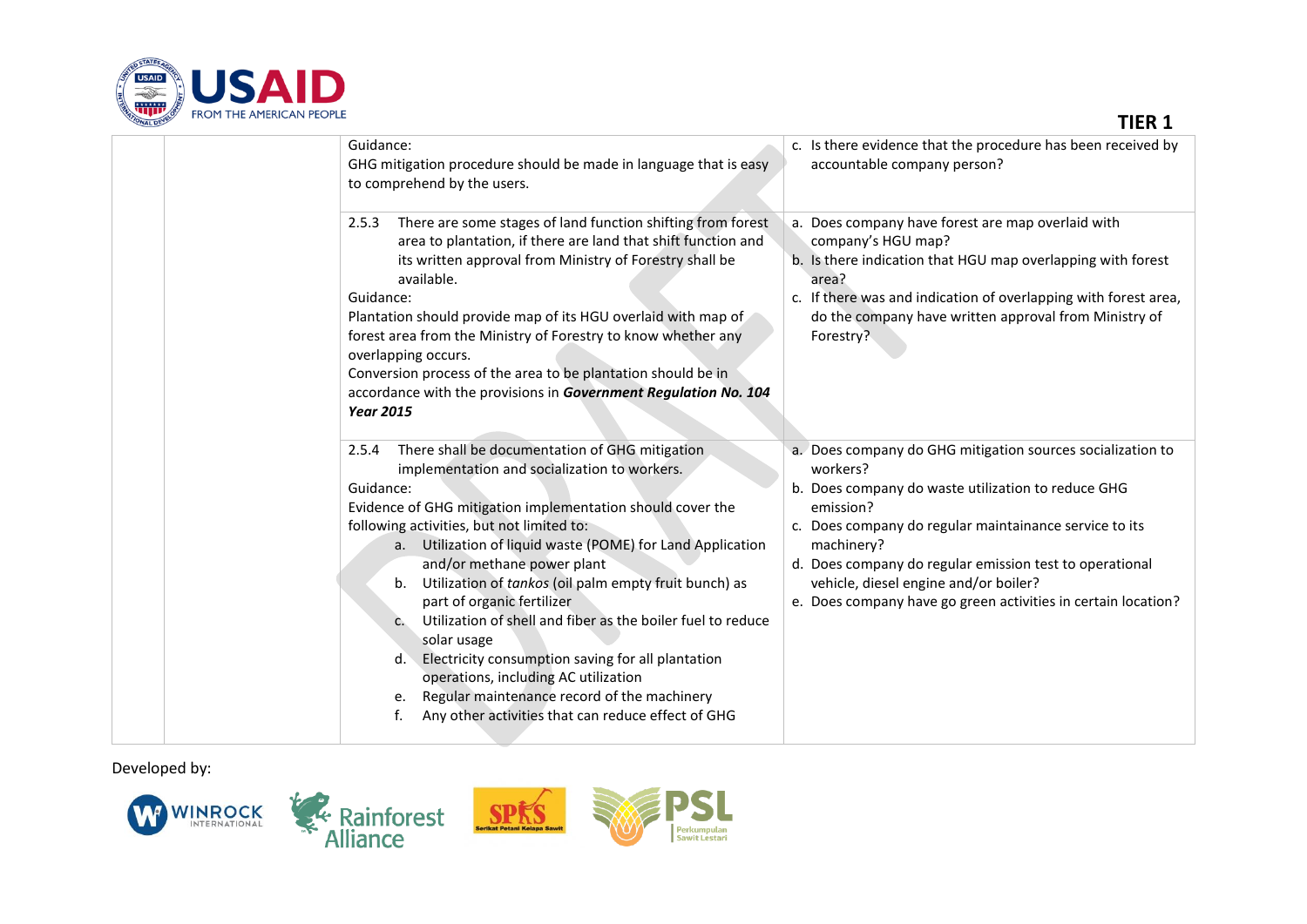

|     | <b>PRINCIPLE 3: RESPECTING HUMAN RIGHTS</b>                                                                                           |                                                                                                                                                                                                                                                                                                                                                                                                                                                                                                                                                                                                                                                                                                                                                                                                                                    |                                                                                                                                                                                                |  |
|-----|---------------------------------------------------------------------------------------------------------------------------------------|------------------------------------------------------------------------------------------------------------------------------------------------------------------------------------------------------------------------------------------------------------------------------------------------------------------------------------------------------------------------------------------------------------------------------------------------------------------------------------------------------------------------------------------------------------------------------------------------------------------------------------------------------------------------------------------------------------------------------------------------------------------------------------------------------------------------------------|------------------------------------------------------------------------------------------------------------------------------------------------------------------------------------------------|--|
| 3.1 | Settling the dispute<br>happened either<br>internally or externally<br>of the company by<br>relying on deliberation<br>and consensus. | 3.1.1 Conducting Free Prior Information Consent (FPIC) to all<br>impacted parties in all stages of plantation development<br>Guidance:<br>Identification process of Environmental Impact (Analisa Mengenai<br>Dampak Lingkungan), identification of social impact (Social Impact<br>Assessment), Identification of HCV Area and Participative Mapping<br>are the prerequisite of FPIC.<br>FPIC is conducted not only at the initial stage of plantation<br>development, but also throughout the whole development process<br>going forward.<br>The things can be seen from documentation of FPIC process, up to<br>obtaining agreement from the people that impacted by the<br>development activities of the plantation, such as land clearing,<br>Palm Oil Mill construction, road development, CPO transportation<br>route, etc. | a. Does company do participation mapping?<br>b. Does company do Social Impact Assessment?<br>c. Does company have socialization evidence to all impacted<br>parties in plantation development? |  |
|     |                                                                                                                                       | 3.1.2 There shall be a system to share and solve complaint from<br>internal or external parties of the company, along with its<br>records.<br>Additional Information:<br>FPIC is conducted to avoid conflict occurrence in the future. There<br>is still possibility that even though FPIC has been conducted, the<br>potential conflict can still occur. However, before the complaint<br>(which is a conflict potential) is growing to be a conflict, it requires<br>a complaint collection and settlement system.                                                                                                                                                                                                                                                                                                               | a. Does company have complaint delivery and resolution<br>system?<br>b. Does company have records of complaint delivery and<br>resolution?                                                     |  |
|     |                                                                                                                                       | 3.1.3 Prioritizing deliberation and consensus, before involving<br>external company's security officers to settle the dispute.                                                                                                                                                                                                                                                                                                                                                                                                                                                                                                                                                                                                                                                                                                     | a. Is there indication that company use oppressive method in<br>settling dispute?                                                                                                              |  |

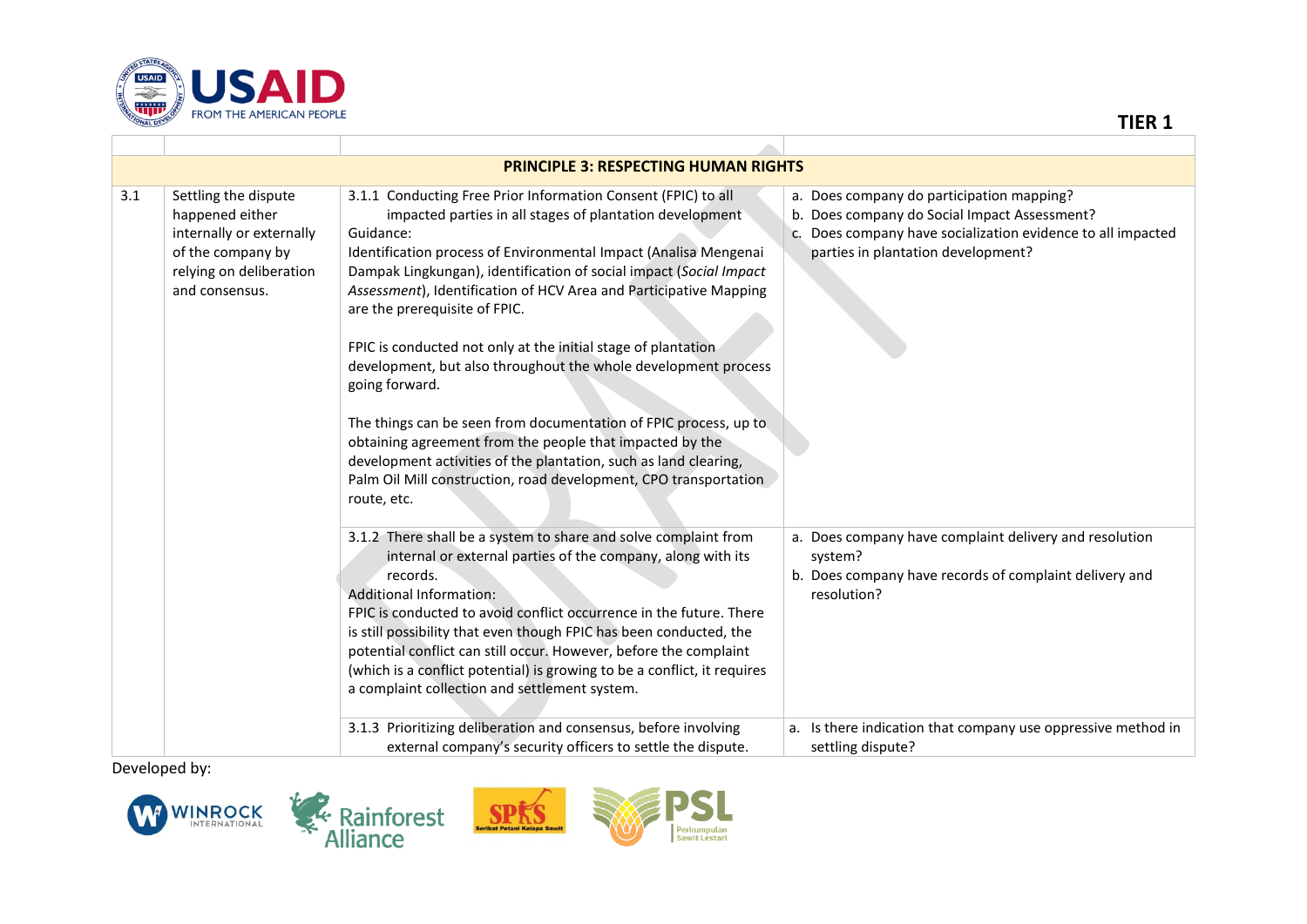

Guidance: Check the outcome documentation from the dispute settlement with impacted parties (community and other conflicted parties) to ensure intimidation from external company's security officers does not occur. Note: Assessor shall do direct-random confirmation with impacted party to ensure no oppressive method has been used to settle in dispute. 3.1.4 There shall be dispute/conflict settlement document that has been approved and signed by each of disputing party. a. Is copy of dispute/conflict settlement document owned by each of disputing party? b. Has the dispute/conflict settlement document been agreed and signed by each of disputing party? **PRINCIPLE 4: RESPONSIBILITIES TO WORKERS** 4.1 Fulfilling administration requirement of applicable employment law. 4.1.1 Every worker shall receive copy of Job Contract containing information on the scope of work, wages, allowance etc. as well as Company Regulation that describes completely the applicable regulation and sanctions. Principle 4: Responsibilities to Workers refers to applicable Employment Law in Indonesia as incorporated in **Employment Law No. 13 Year 2003**. a. Is copy of Job Contract document owned by both company and workers? b. Is copy of Company Regulation owned by both company and workers? c. Does contain of Job Contract state minimum information on scope of work, wages, allowance and leadership structure? d. Does Company Regulation sufficiently describe rightsobligations and sanctions to both workers and employers? 4.1.2 Regional Minimum Wage (Upah Minimum Regional) for all workforce shall be in accordance with the regulation of local Manpower and Transmigration Office *(Disnakertrans)* and there is evidence that Regional Minimum Wage information has been disseminated to workforce. Guidance: a. Is the payslip in accordance with local regional minimum wage? b. Does workers regulary receive payslip?

Developed by:



**TIER 1**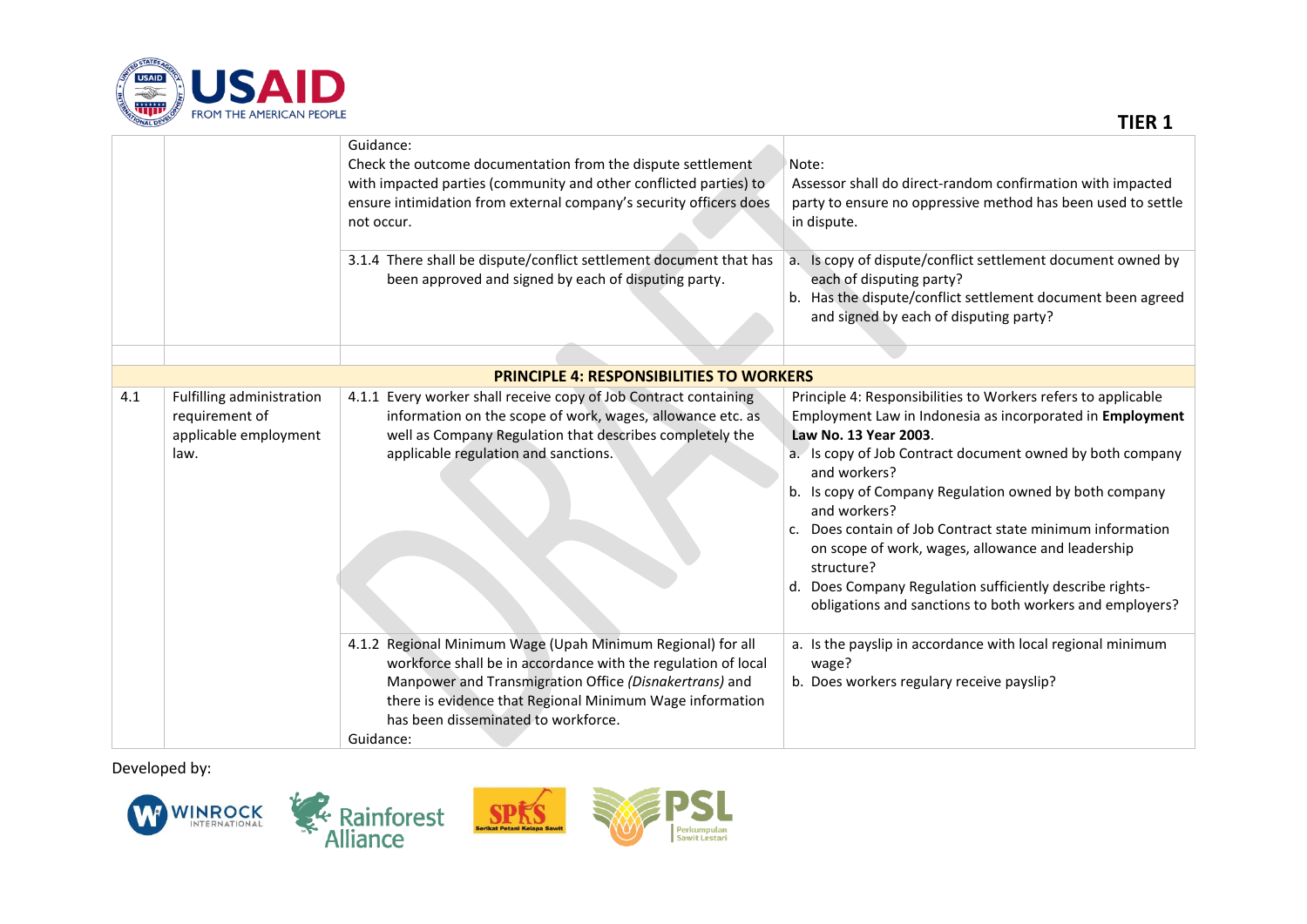

|     |                                                                               | The company is obliged to conduct socialization to the workforce in<br>case of Regional Minimum Wage changes. Salary slip of the<br>workforce must be in accordance with the latest Regional<br>Minimum Wage value defined by local Governor                                                                     |                                                                                                                                                                                                                                                |
|-----|-------------------------------------------------------------------------------|------------------------------------------------------------------------------------------------------------------------------------------------------------------------------------------------------------------------------------------------------------------------------------------------------------------|------------------------------------------------------------------------------------------------------------------------------------------------------------------------------------------------------------------------------------------------|
| 4.2 | Providing fair treatment<br>and equal job<br>opportunity to all<br>workforce. | 4.2.1 Have written policy stating that the company will not<br>discriminate against the workers based on race, skin color,<br>gender, religion, age, social status and other motives in<br>accordance with the applicable laws.                                                                                  | a. Where no discrimination policy is stated?<br>b. Do workers know and understand this no discrimination<br>policy?                                                                                                                            |
|     |                                                                               | 4.2.2 Recruitment procedure or mechanism that supports equal<br>job opportunity and employees' development shall be<br>available.                                                                                                                                                                                | a. Is recruitment procedure clearly describe to support equal<br>job opportunity and employees' development?                                                                                                                                   |
|     |                                                                               | 4.2.3 Workers shall have the right to establish or join labor<br>organization or union.<br>Guidance:<br>Company gives freedom to the workers to establish labor union<br>within the company, or joining the labor union outside of the<br>company.                                                               | a. Does company have labor union?<br>b. Do workers can join labor union outside of the company?<br>c. Do workers have records of labor union activities that have<br>been done?                                                                |
|     |                                                                               | 4.2.4 Workers shall be freed from any abuse, threats, violation<br>either physically or mentally from colleagues or company.<br>Guidance:<br>Any abuse, threats or violation to workers can be visible from the<br>interview result with the workers and documentation record<br>checking of workers' complaints | a. Does record of workers' grievance show any forms of<br>abuse, threats, or violation to workers?<br>b. Does result of random interview with workers show any<br>occurrence forms of abuse, threats or violation to workers?                  |
| 4.3 | Prohibition to employ<br>under age workers.                                   | 4.3.1 Children below 18 years old shall not perform adult job. They<br>are still allowed to work in accordance with the applicable<br>conditions and Law of Employment.<br>Guidance:                                                                                                                             | a. What kind of job children under 18 years old do?<br>b. Are children under 18 years old spotted to perform adult<br>job that can impose high risk to their health and safety?<br>c. Do children under 18 years old work during school hours? |

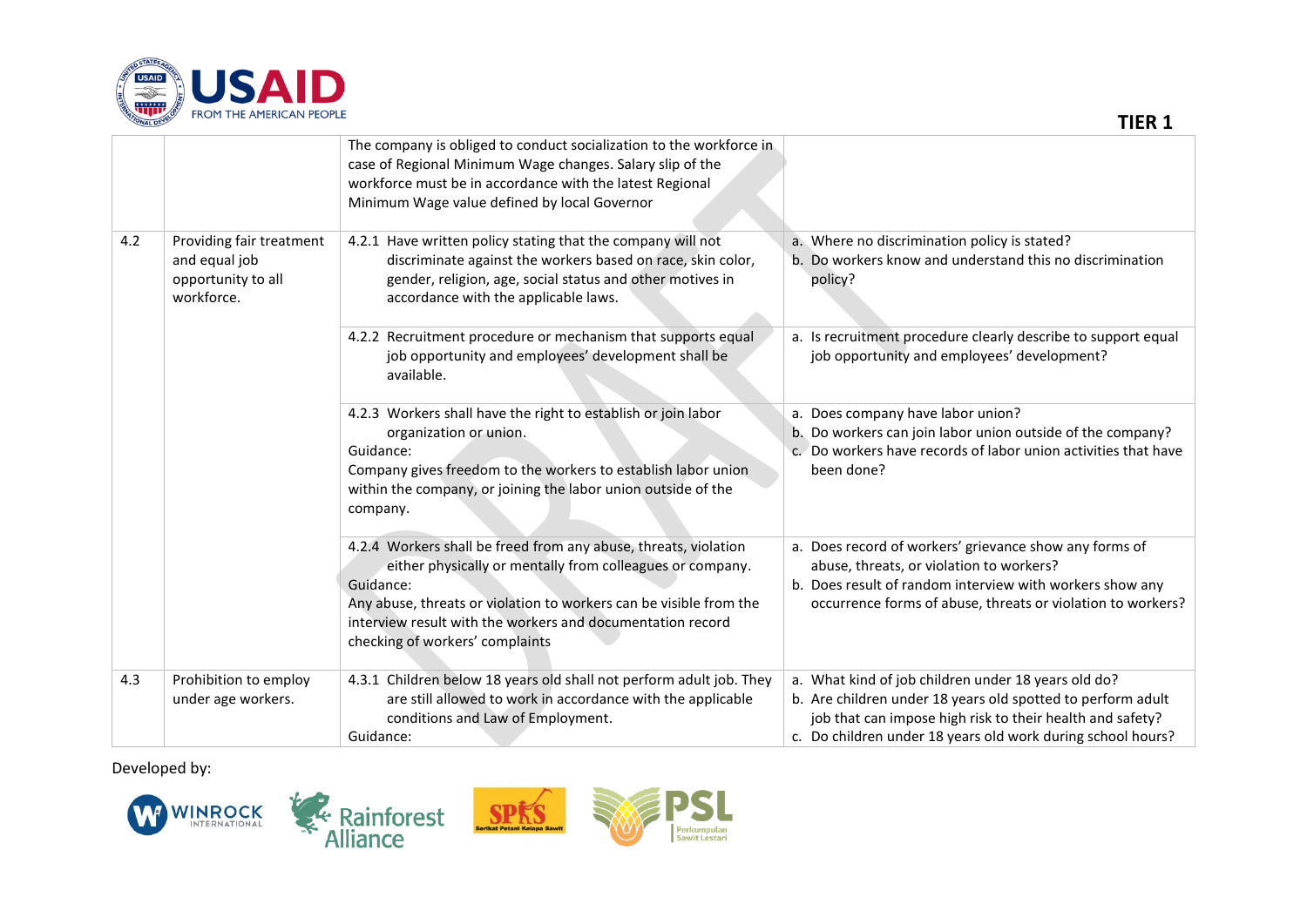

## **TIER 1**

| Under 18 years old workers consist of 2 categories:                  | d. Do children under 18 years old have written permission |
|----------------------------------------------------------------------|-----------------------------------------------------------|
| a. 15-17 years old, not allowed to perform job that                  | from their parents to work?                               |
| impose high risk to their health and safety and must                 | e. How many hour do children under 18 years work per day? |
| not disrupt the education process.                                   | (maximum 3 hours per day)                                 |
| b. 12-14 years old, only allowed to perform light works to           |                                                           |
| help their parents in the plantation, where the                      |                                                           |
| following conditions must be fulfilled, health, education            |                                                           |
| and safe working condition.                                          |                                                           |
|                                                                      |                                                           |
| Additional information:                                              |                                                           |
| High Risk work is a work that has a severe impact on the health of   |                                                           |
| workers if an accident occurs. The effect of high risk-work related  |                                                           |
| accidents could lead to hospitalize or even death.                   |                                                           |
| Certain condition for children between 15-17 years old to perform    |                                                           |
| adult job category, such as:                                         |                                                           |
| a. Not operating or assisting power machinery or tools.              |                                                           |
| b. Not performing a night work or work more than 3 hours per         |                                                           |
| day.                                                                 |                                                           |
| c. Not working near steep cliffs or drop offs, or on high            |                                                           |
| surfaces.                                                            |                                                           |
| d. Not handling chemical and waste related type of works.            |                                                           |
| e. Performing work only after school hours.                          |                                                           |
| f. Others jobs that are not required strong physical extortion.      |                                                           |
|                                                                      |                                                           |
| Light work is a work that does not require strong physical exertion. |                                                           |
| Children in the age between 12-14 years old are still allowed to     |                                                           |
| perform this light work with the following conditions:               |                                                           |
| a. Carrying load not more than 20% of children's weight.             |                                                           |
| b. Not working near steep cliffs or drop offs, or on high            |                                                           |
| surfaces.                                                            |                                                           |
| c. Must be accompanied by parents or legal guardians whilst          |                                                           |
| performing job.                                                      |                                                           |

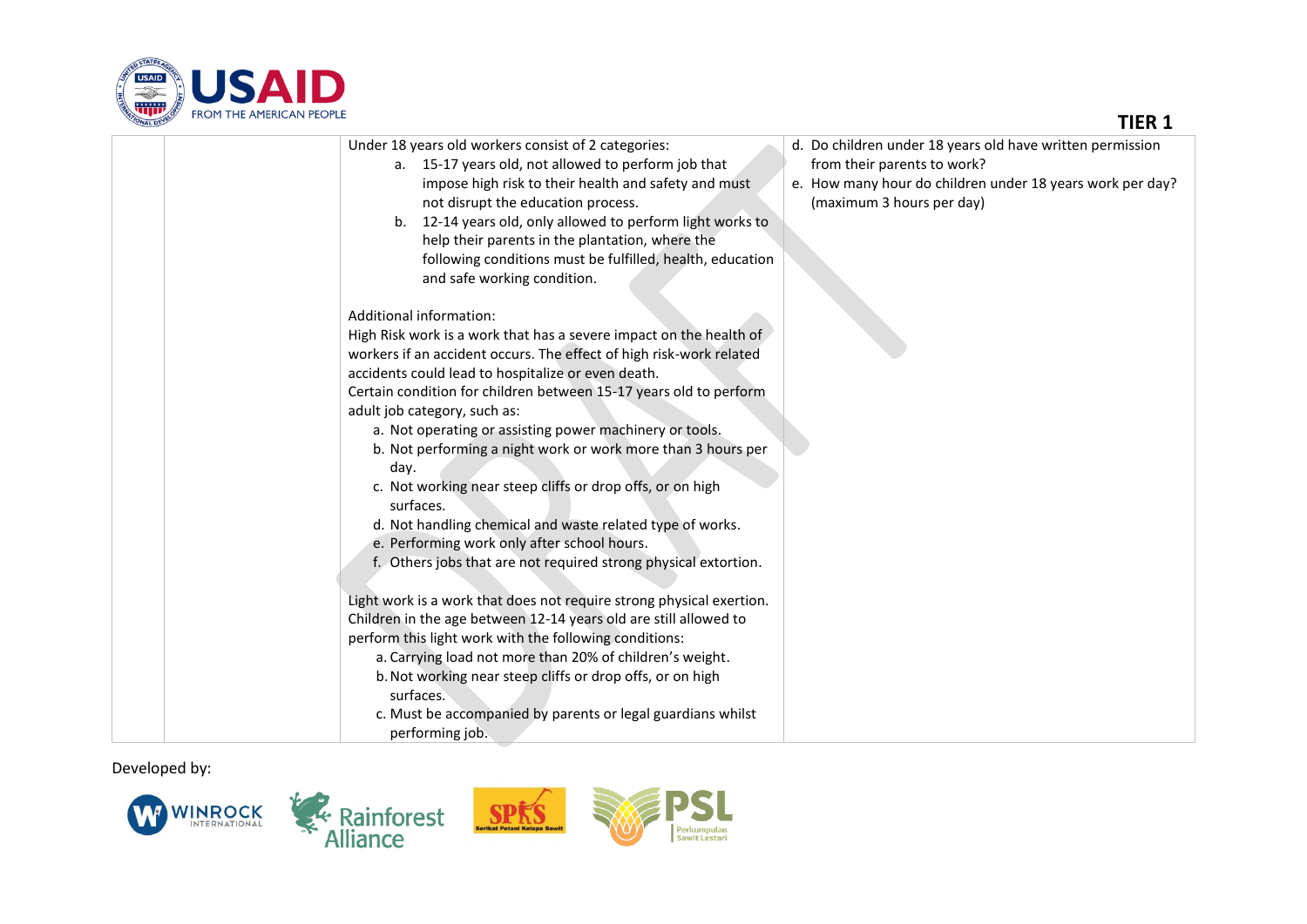

| <b>TONAL DEVEL</b> | <b>FROH THE APENDAN FEOFLE</b>             |                                                                                                                                                                                                                                                                                                                                                                                                                                                                                                                                           | <b>TIER 1</b>                                                                                                                                                                         |
|--------------------|--------------------------------------------|-------------------------------------------------------------------------------------------------------------------------------------------------------------------------------------------------------------------------------------------------------------------------------------------------------------------------------------------------------------------------------------------------------------------------------------------------------------------------------------------------------------------------------------------|---------------------------------------------------------------------------------------------------------------------------------------------------------------------------------------|
|                    |                                            | d. Not doing a night work or work more than 3 hours per day.<br>e. Not handling chemical related type of works.<br>The law that regulates on children workers (below 18 years old) is<br>included in the Law No. 13 Year 2003 concerning Employment in<br>Article 68 up to Article 75.                                                                                                                                                                                                                                                    |                                                                                                                                                                                       |
| 4.4                | Not conducting forced<br>labor or slavery. | 4.4.1 There shall be written policy that has been socialized to<br>workers, stating that the company prohibits any form of<br>forced labor or slavery in the operations. The policy shall be<br>socialized to the workers as well.                                                                                                                                                                                                                                                                                                        | a. Where is no forced labor or slavery policy stated?<br>b. Do workers know and understand this policy?                                                                               |
|                    |                                            | 4.4.2 Workers have the right of rests and leaves based on<br>applicable Employment Law.<br>Guidance:<br>Arrangement of minimum rests and leaves time in accordance with<br>Employment Law are as follows:<br>Break time between working hours is minimum 30<br>а.<br>minutes after working for 4 hours.<br>b. Weekly break, 1 day after 6 working days.<br>Annual leave, at minimum 12 working days after 12<br>a.<br>consecutive working months.<br>During the break time and leave, the workers have the right to<br>receive full wage. | a. How long is the break time during working hours?<br>b. How long is the annual leave entitled to workers?<br>Do workers still have the right to receive full wage?<br>$C_{\bullet}$ |
|                    |                                            | 4.4.3 Overtime shall be voluntarily and shall not beyond the<br>defined time limit in the applicable Employment Law.<br>Guidance:<br>Overtime may only be conducted when fulfilling the following<br>conditions:<br>a. There is agreement by respective labor/ workers.                                                                                                                                                                                                                                                                   | a. Do workers voluntarily agree to do overtime?<br>b. How many hour of overtime workers have in 1 week?                                                                               |

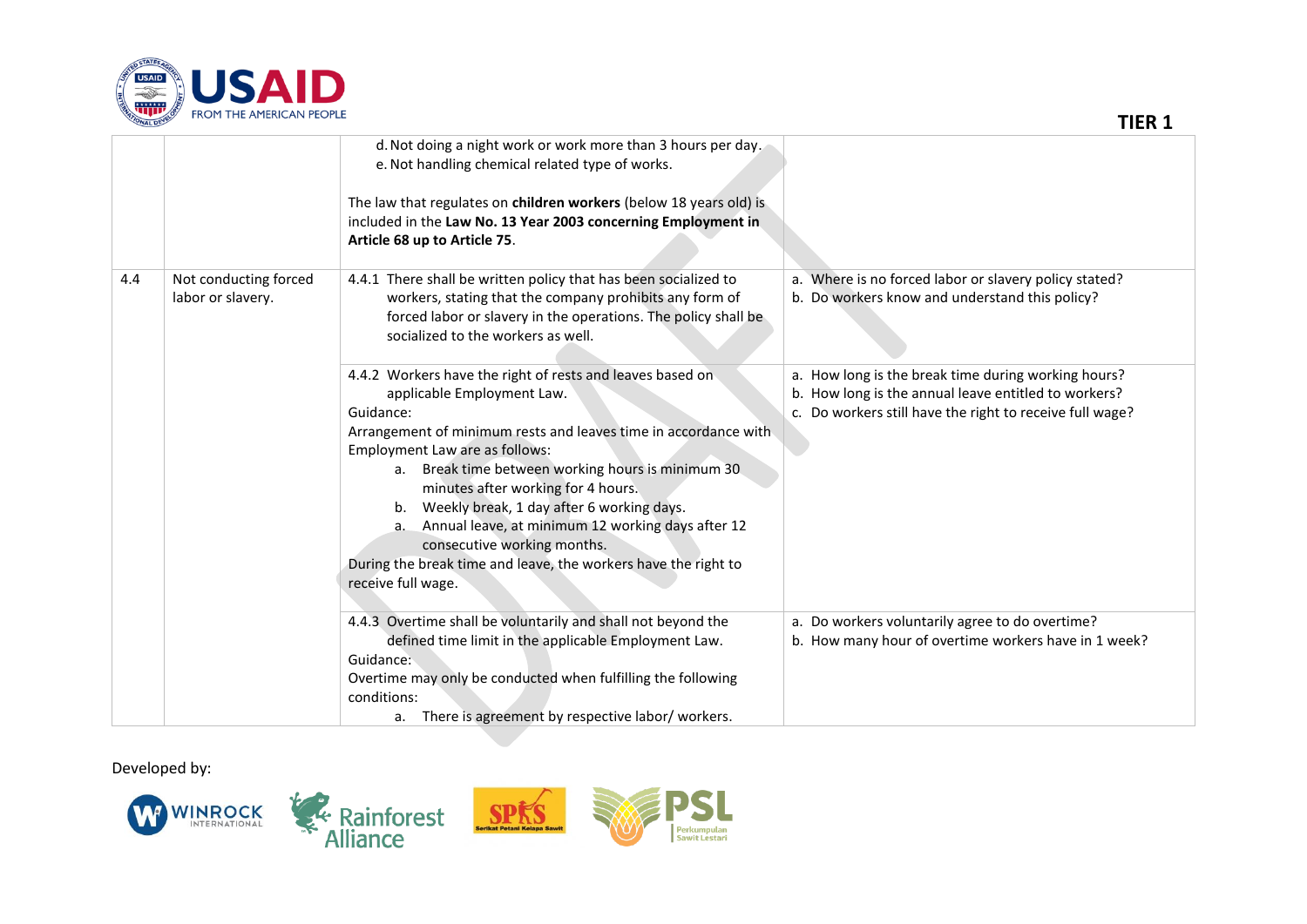

| TIONAL DEVEL<br><b>FROM THE AMERICAN FEOFLE</b> |                                                                                      |                                                                                                                                                                                                                                                                                                                                                                                                                                                                                                                                                                                                                                                                                                                                                                                                                       | <b>TIER 1</b>                                                                                                                                                                                                                                                                          |  |
|-------------------------------------------------|--------------------------------------------------------------------------------------|-----------------------------------------------------------------------------------------------------------------------------------------------------------------------------------------------------------------------------------------------------------------------------------------------------------------------------------------------------------------------------------------------------------------------------------------------------------------------------------------------------------------------------------------------------------------------------------------------------------------------------------------------------------------------------------------------------------------------------------------------------------------------------------------------------------------------|----------------------------------------------------------------------------------------------------------------------------------------------------------------------------------------------------------------------------------------------------------------------------------------|--|
|                                                 |                                                                                      | Overtime can only be performed at maximum 3 hours<br>b.<br>in 1 day and 14 hours in a week.<br>Additional information:<br>The law which regulates working hours is Law No. 13 Year 2003<br>concerning Employment Article 68 up to Article 79-84.                                                                                                                                                                                                                                                                                                                                                                                                                                                                                                                                                                      |                                                                                                                                                                                                                                                                                        |  |
|                                                 |                                                                                      | 4.4.4 There shall be overtime record conducted and overtime<br>calculation which are in accordance with the applicable<br><b>Employment Law</b><br>Guidance:<br>Overtime record for the past 6 months                                                                                                                                                                                                                                                                                                                                                                                                                                                                                                                                                                                                                 | a. Does HRD have record of overtime for the last 6 months?                                                                                                                                                                                                                             |  |
| 4.5                                             | Providing safe and<br>healthy welfare facilities<br>to support work<br>productivity. | 4.5.1 Workers shall have access to clean water, education for<br>school-aged children, health and praying facilities.<br>Guidance:<br>Easy access to the followings, can be indicated from the availability<br>of facilities and infrastructure of:<br>a. Clean water for Bathing, Washing and Toilet activities<br>as well as drinking water must be available in all<br>plantation emplacement, such as office and housing.<br>Company may provide school transport for the children<br>b.<br>whose parents working and living in the plantation.<br>Health facilities may consist of health insurance,<br>c.<br>cooperation with clinics/ doctors/ local hospitals for the<br>employees/ workers in the plantation, etc.<br>Every worker may perform praying activities in<br>d.<br>accordance with their beliefs. | a. Is clean water always available in all emplacement?<br>b. Is there any form of educational supports from company<br>for workers' children?<br>c. What kind of health facility workers receive?<br>d. Do workers can perform praying activities in accordance<br>with their beliefs? |  |
|                                                 |                                                                                      | 4.5.2 Clean, safe and health residences shall be available.<br>Guidance:<br>Residence and housing environment has trash collection and<br>disposal system, there is safe septic tank that meets with the                                                                                                                                                                                                                                                                                                                                                                                                                                                                                                                                                                                                              | a. Is worker living condition clean?<br>b. Is the condition of the residence inhabitable?<br>c. Do workers residential have adequate garbage disposal?<br>d. Do workers housing complex have fire prevention system?                                                                   |  |

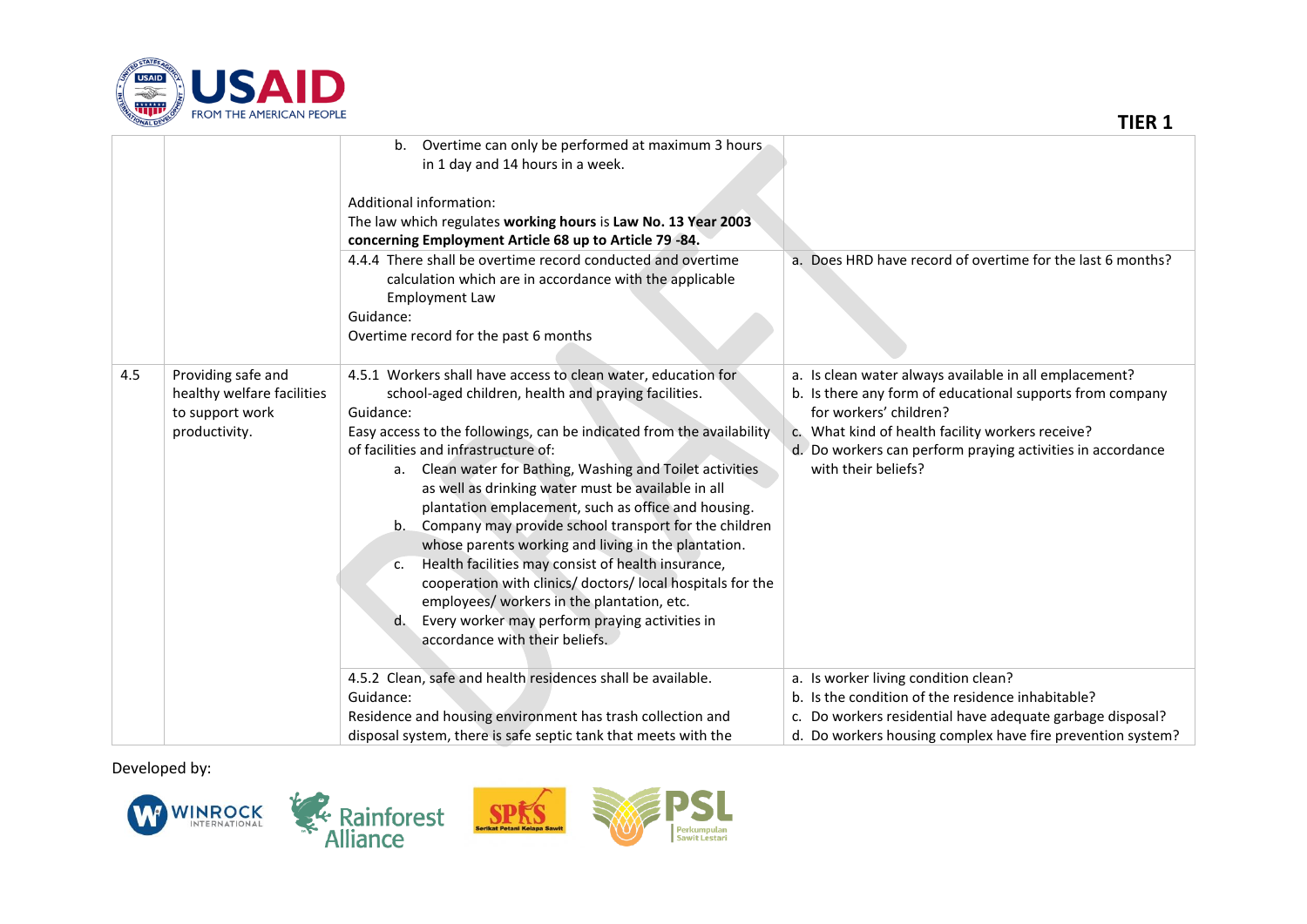

| <b>ATIONAL DEVEL</b><br><b>TNOPE THE APIENIUALY FEUFLE</b> |                                                                      |                                                                                                                                                                                                                                                                                                                                                                                                      | <b>TIER 1</b>                                                                                                                                                 |
|------------------------------------------------------------|----------------------------------------------------------------------|------------------------------------------------------------------------------------------------------------------------------------------------------------------------------------------------------------------------------------------------------------------------------------------------------------------------------------------------------------------------------------------------------|---------------------------------------------------------------------------------------------------------------------------------------------------------------|
|                                                            |                                                                      | health standard, feasible living condition of the housings as well as<br>fire prevention system.                                                                                                                                                                                                                                                                                                     |                                                                                                                                                               |
|                                                            |                                                                      | 4.5.3 Registering the employees, either the permanent employees,<br>daily workers, lumpsum and/ or seasonal workers in Social<br>Security of Health and Employment (BPJS Ketenagakerjaan<br>and Kesehatan Program).<br>Guidance:<br>HRD Department has the list of workers at the plantation as well as<br>their BPJS Kesehatan and BPJS Ketenagakerjaan identification<br>number of each worker.    | a. How many workers company have?<br>b. Do all workers already have BPJS?                                                                                     |
|                                                            |                                                                      | Additional information:<br>The law that regulates BPJS Kesehatan refers to Presidential<br>Regulation No. 111 Year 2013 concerning Amendment of<br>Presidential Regulation No. 12 Year 2013 concerning Health<br>Insurance.<br>The law that regulates BPJS Ketenagakerjaan refers to Presidential<br>Regulation No. 109 Year 2013 concerning Phasing of Participation<br>on Social Insurance Program |                                                                                                                                                               |
|                                                            |                                                                      |                                                                                                                                                                                                                                                                                                                                                                                                      |                                                                                                                                                               |
|                                                            |                                                                      | PRINCIPLE 5: EMPOWERMENT OF SMALLHOLDERS, INDIGENOUS AND LOCAL PEOPLE                                                                                                                                                                                                                                                                                                                                |                                                                                                                                                               |
| 5.1                                                        | Improving awareness of<br>sustainable plantation to<br>local people. | 5.1.1 There shall be productivity improvement programs and<br>implementation available for the local community' plantation<br>Guidance:<br>Conducting training on technical practices of sustainable palm oil<br>plantation, providing premium oil palm seeds for potential plasma<br>farmers, supporting the procurement of fertilizers, etc                                                        | a. Does company have productivity improvement program<br>for local community's plantation?<br>b. Does company have evidence of the program<br>implementation? |